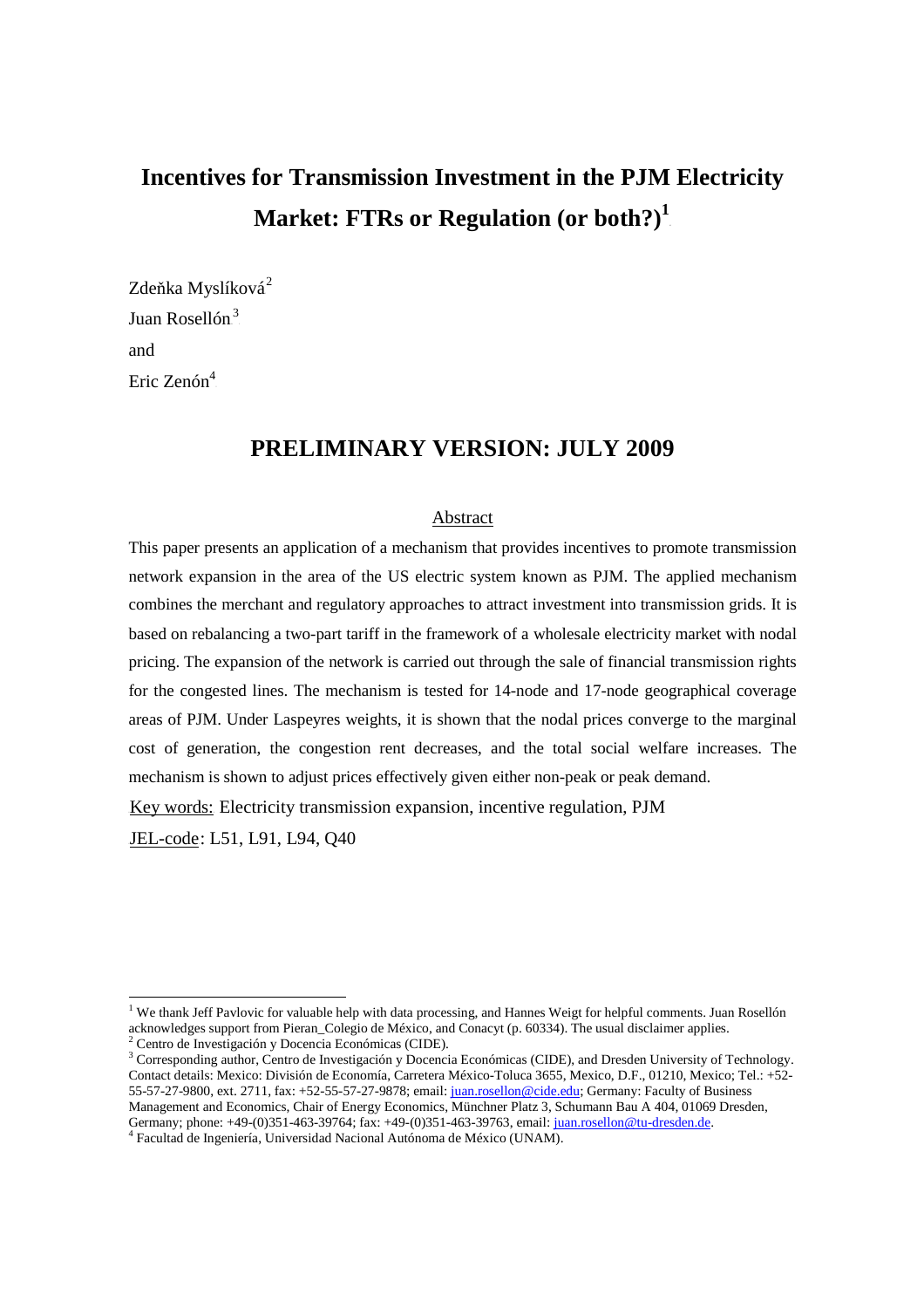#### **I. Introduction**

l,

Government led reforms of the electric industry have taken place in the United States of America (USA) since the 1990s. The restructuring of the industry was concerned with changing the system historically treated as a natural monopoly to a free market industry. The generation and the distribution segments of the system were opened to competition. Transmission services, because of its characteristics, stayed as a monopoly under regulation. While the generation and distribution sectors were thus flourishing under the reforms, the transmission sector experienced a shortfall in necessary investment because it lacked incentives for development. The system has become congested in various areas as growth in electricity demand and investment in new generation facilities have not been matched by investment in new transmission facilities.<sup>5</sup>

The transmission network is a critical part of the system, and in the last decade transmission expansion became a crucial issue for the Federal Energy Regulatory Commission (FERC) and the US Department of Energy (US Department of Energy, 2002 and 2006). It was then understood that without efficient transmission expansion, the electric grid in the near future would be stretched far beyond its capacity increasing dramatically the final cost of electric energy, and negatively affecting the entire economy. Present-day reforms are searching for optimal mechanisms that would provide adequate transmission investment incentives to guarantee expanding the capacity of the network and relieve congestion problems. One are with congestion areas in electricity network is the US region known as PJM.<sup>6</sup> Our paper proposes and applies a mechanism that provides adequate incentives to promote expansion of the network in this area.

This paper is organized as follows. In Section II, we review the literature on incentive mechanisms for the expansion of electric transmission networks. Section III reviews the features of the PJM electricity transmission market, its current transmission pricing and investment policies. Section IV provides description of the mechanism used in this paper for transmission expansion in the PJM region. It is an application of a merchant-regulatory mechanism where the optimization problem is treated as a two-level (or bi-level) programming problem of a Transmission Company (Transco), and an Independent System Operator (ISO). The Transco maximizes its benefit subject to a regulatory constraint (upper level problem). The ISO solves an optimal dispatching problem maximizing the social welfare (lower level problem). The two levels are solved simultaneously. In Section V, the details of the simulation of the model are explained. The mechanism is tested for 17 node geographical coverage area of PJM, divided into zones according to the historical utilities

<sup>&</sup>lt;sup>5</sup> For a detailed analysis see the National Transmission Grid Study (NTGS) from US Department of Energy (2002) or Joskow (2005a).<br><sup>6</sup> PJM is an abbreviation for the region operated by PJM Interconnection. The letters P-J-M represent names of its three

original principal member states: Pennsylvania, New Jersey and Maryland.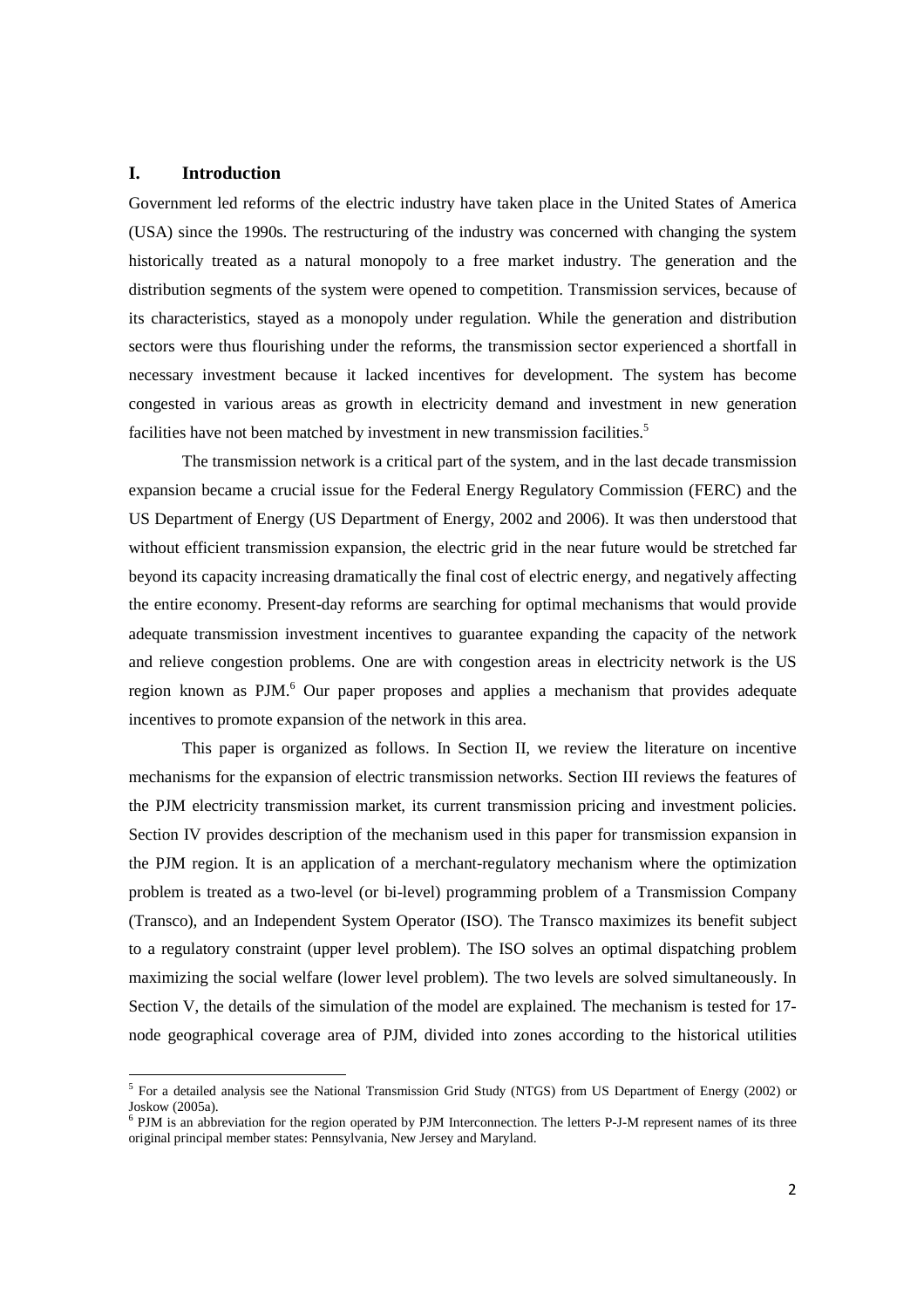control areas. The analysis addresses market efficiency and changes in social welfare caused by changes in nodal prices (an extension of the analysis for a modified region is provided in the appendix). Section VI concludes.

#### **II. Review of Literature – Incentive Mechanisms in Electricity Transmission**

This section presents a survey of current research paths on transmission expansion mechanisms. We survey three approaches according to basic assumptions about whether the transmission sector can sustain competition, and according to the tools --regulatory, merchant and combined merchantregulatory tools-- employed by the mechanism.<sup>7</sup>

There are two basic regulatory approaches suggested in the literature. First, there is a regulatory mechanism based on price regulation (Vogelsang, 2001). This mechanism relies on the rebalancing of the two (fixed and variable) parts of a price-capped tariff. The fixed part of the tariff is an instrument through which long-term costs are recuperated (i.e., it is a complementary charge). The variable part can be understood as a nodal price difference in the sense of the financial transmission right (FTR) literature (Rosellón, 2003). The Transco rebalances over time the two parts of the tariff while meeting the price cap established by the regulator, and efficiently expands the network. The expansion process takes place so that incentives to keep the network congested are broken and, under certain conditions, there will be convergence to a steady-state Ramsey-type of equilibrium.<sup>8</sup> However, a critical aspect of the regulatory mechanism is its definition of the transmission output as the capacity flow between two points, and also that its reliance on assumed smoothly behaved properties of production and cost functions of transmission services which –both in theory and practice-- are difficult to establish. Hogan (2002) argues that the properties of these functions are not well known (the functions are considered not linear), and are suspected to be generally non-differentiable and even discontinuous. Also, the definition of transmission output in meshed networks is a difficult issue. Under the definition of transmission output that he uses, the Vogelsang (2001) mechanism can typically be applied to radial lines only.

The second regulatory approach is based on a measure of welfare loss with respect to the Transco's performance. The basic approach used in Léautier (2000) and similarly in Joskow and

 $\overline{a}$ 

 $<sup>7</sup>$  Apart from the three main approaches, usually one more is mentioned in the literature. This approach defines optimal</sup> expansion of the transmission network according to the strategic behavior of generators, and considers conjectures made by each generator on other generators' marginal costs due to the expansion. It explicitly models the existing interdependence of generation investment and transmission investment. However, it also relies on a transportation model with no network loop flows.

<sup>&</sup>lt;sup>8</sup> The model reconciles allocative, productive and even distributive efficiencies as well as promotes convergence to Ramsey prices. Likewise, the expansion process is incentivated since, with the use of the mechanism, the expected revenues from expanding the network become greater than or equal to the revenues from keeping the network congested. Convergence to a "congestion" equilibrium –where the marginal cost of expanding the network equals the congestion cost of not adding an additional unit of capacity—is also achieved (see Crew, Fernando, and Kleindorfer, 1995, Vogelsang, 2001, and Hogan, Rosellón and Vogelsang, 2007).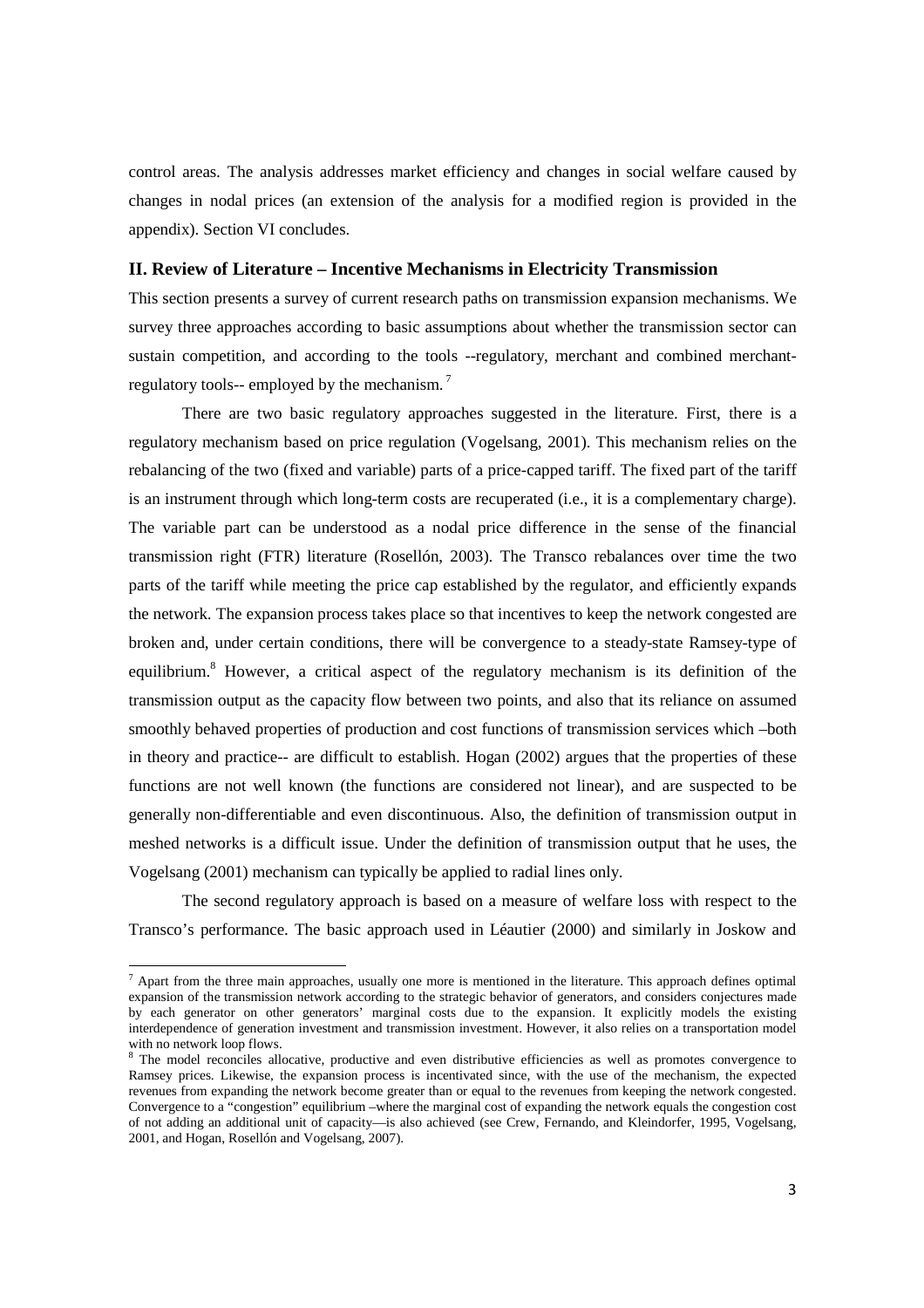Tirole (2002) is that the regulator rewards the Transco when the capacity of the network is increased so that congestion rents are decreased. On the other hand, the regulator can punish the Transco for taking advantage of a congested network by charging increasing fees, and accumulating higher congestion rents. Another variation is an "out-turn" based regulation. The out-turn is defined as the difference between the price for electricity actually paid to generators and the price that would have been paid absent congestion (Léautier, 2000). The Transco is made responsible for the full cost of out-turn, plus any transmission losses.

The merchant approach to transmission expansion aims to bring competition into the transmission expansion process through the assignment of property rights specified as FTRs. An FTR is a financial instrument that allows the value of increased transmission capacity to be security and auction competitive, facilitating the entry of the private sector into transmission expansion investment (Hogan, 2002). FTRs are defined according to transmission capacity between nodes with different prices, and grant their owner the right to collect the difference between the nodal prices. This process motivates investment. The assignment of FTRs is managed by the ISO. Under loop flows within a meshed transmission network, negative externalities might arise on propertyright holders since the expansion of one link in the network might affect the capacities of other links. Kristiansen and Rosellón (2006) suggest a solution to this issue where the ISO retains some "unallocated FTRs" to use in case that negative externalities arise during the expansion process. They argue that using unallocated FTRs prevents a gaming- behavior of investors.

The last approach to transmission expansion aims to bring together the main tools of both the merchant and regulatory mechanisms. Hogan, Rosellón and Vogelsang (2007) design a combined model where price-cap regulation is merged with a redefinition of transmission output in terms of FTRs. This allows that FTR auctions inherit the regulatory logic in Vogelsang (2001). Conversely, the combined approach upgrades the Vogelsang model into a bi-level programming model where an ISO maximizes dispatch through a power-flow model providing the optimal loads and nodal prices needed to achieve expansion in meshed networks according to the rebalancing of each part of the two-part tariff. Rosellón and Weigt (2008) further combine the merchant and regulatory price-cap mechanisms with an engineering approach to calculating locational marginal prices (LMPs). They prove that this approach is effective in incentivizing investment in a real transmission network in Northwestern Europe.

### **III. The PJM Electricity Market**

The US transmission network is a part of the North American electricity transmission system which consists of three interconnected systems - the Western Interconnect, the Eastern Interconnect, and the Electric Reliability Council of Texas (ERCOT). Together they comprise the bulk power system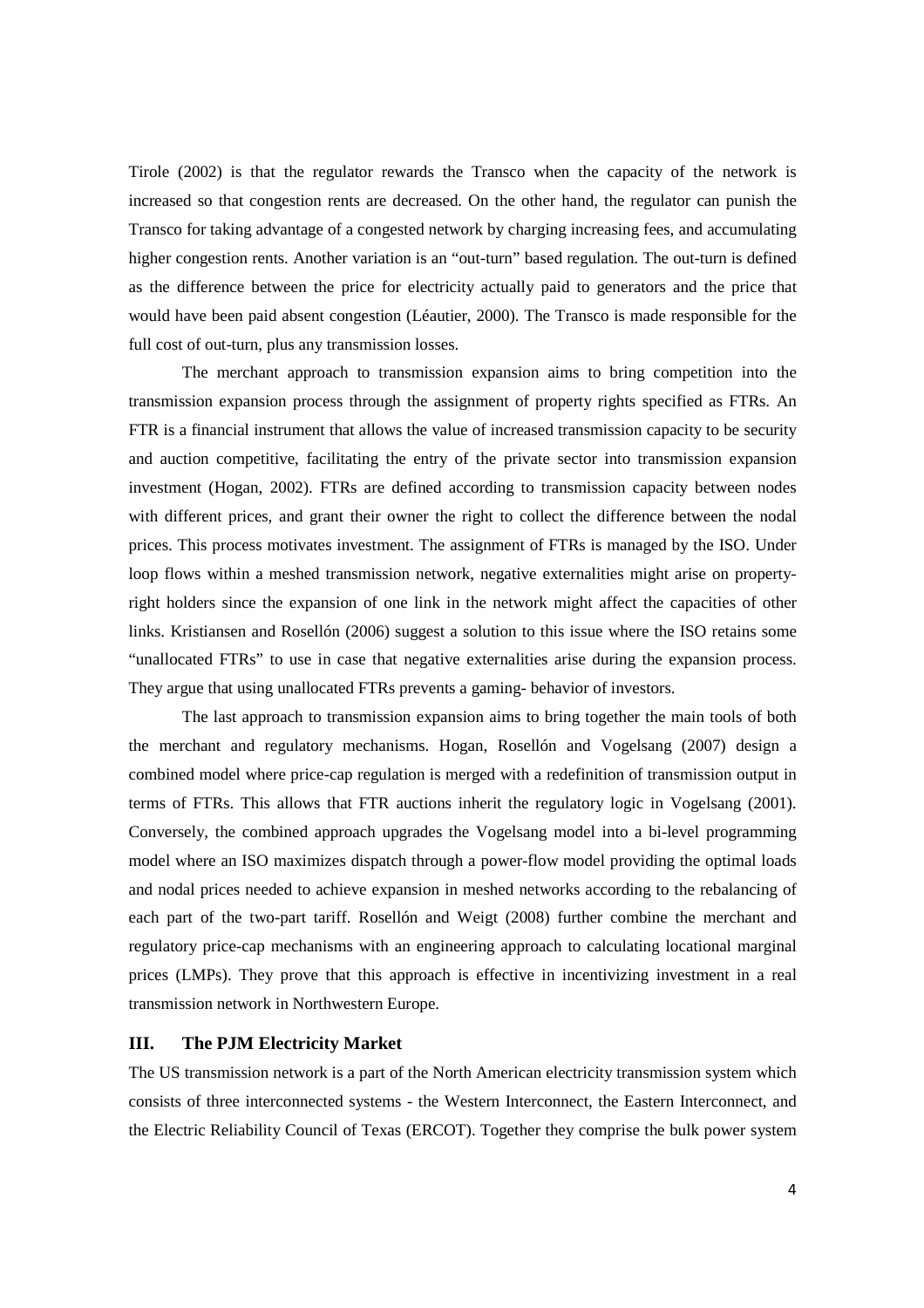in the USA, much of Canada and a small portion of Mexico. Each system is coordinated independently within its power grid and the three systems are not synchronized together (electricity cannot flow between them except through the use of asynchronous tie lines). The current day organization of the electric industry in the USA differs across the states. In general there is no agreement or policies (or mechanism employed) that would establish how appropriate transmission investments should be identified, who bears the responsibility for making the investments, and who pays for the associated costs (Joskow 2005b). While in some states (or regions)<sup>9</sup> the operation via wholesale competitive market was accepted, other regions keep the industry under a completely regulated system without any marks of competitive market. No pure merchant system exists in any state. Even if FERC maintains the function of the regulator of "last instance" (exercising principal regulatory authority over interstate wholesale trade, and the associated transmission interconnection) the electric power industry in the USA has historically been regulated primarily by the states<sup>10</sup>. The legal responsibilities for important aspects of transmission policy are split between the federal government and the states. Each state or region has unique circumstances and organization of the transmission sector, and applied transmission investment policies.

 Investor-owned utilities (IOUs) own 73 percent of the transmission lines, federally owned utilities own 13 percent, and public utilities and cooperative utilities own 14 percent<sup>11</sup>. On one hand, in regions with wholesale markets (such as PJM, New York and New England), LMPs are widely used and FTRs could be used as a risk hedging tool.<sup>12</sup> Considering the investment to the transmission network, it is not always clear who should pay for it. When a new generator is included to the interconnection, reliability of the grid could be threatened, and new investment could be necessary to upgrade the grid. The new transmission investment costs could be projected into the basic charges for the transmission service reflected in their tariffs, or generators bear the costs. The exact policies differ from one market to another. On the other hand, in regions with pure regulation, transmission pricing and retail electricity power prices are usually calculated based on cost of service or a utility's embedded costs plus a negotiated rate of return on their investments, and the transmission network expansion policy is planned by state. From the point of view of expansion of interconnection capacity between control area operators, there is no process in place that would systematically evaluate opportunities to expand transmission capacity on both sides of the borders between them (Joskow 2005b).

<sup>&</sup>lt;sup>9</sup> For example in PJM area, New England, New York or California.

<sup>&</sup>lt;sup>10</sup> Joskow (2005b) argues that states in the USA have a variety of different views on the desirability of transitioning to competitive wholesale and retail electricity markets, and that there are has no clear and coherent national laws that adopt a competitive wholesale and retail market model as national policy.

<sup>&</sup>lt;sup>11</sup> The values correspond to the year 2000 (Department of Energy, Energy Information Administration 1).

<sup>&</sup>lt;sup>12</sup> In the New York Independent System Operator (NYISO)'s region FTRs are also known as long-term transmission rights or firm transmission rights.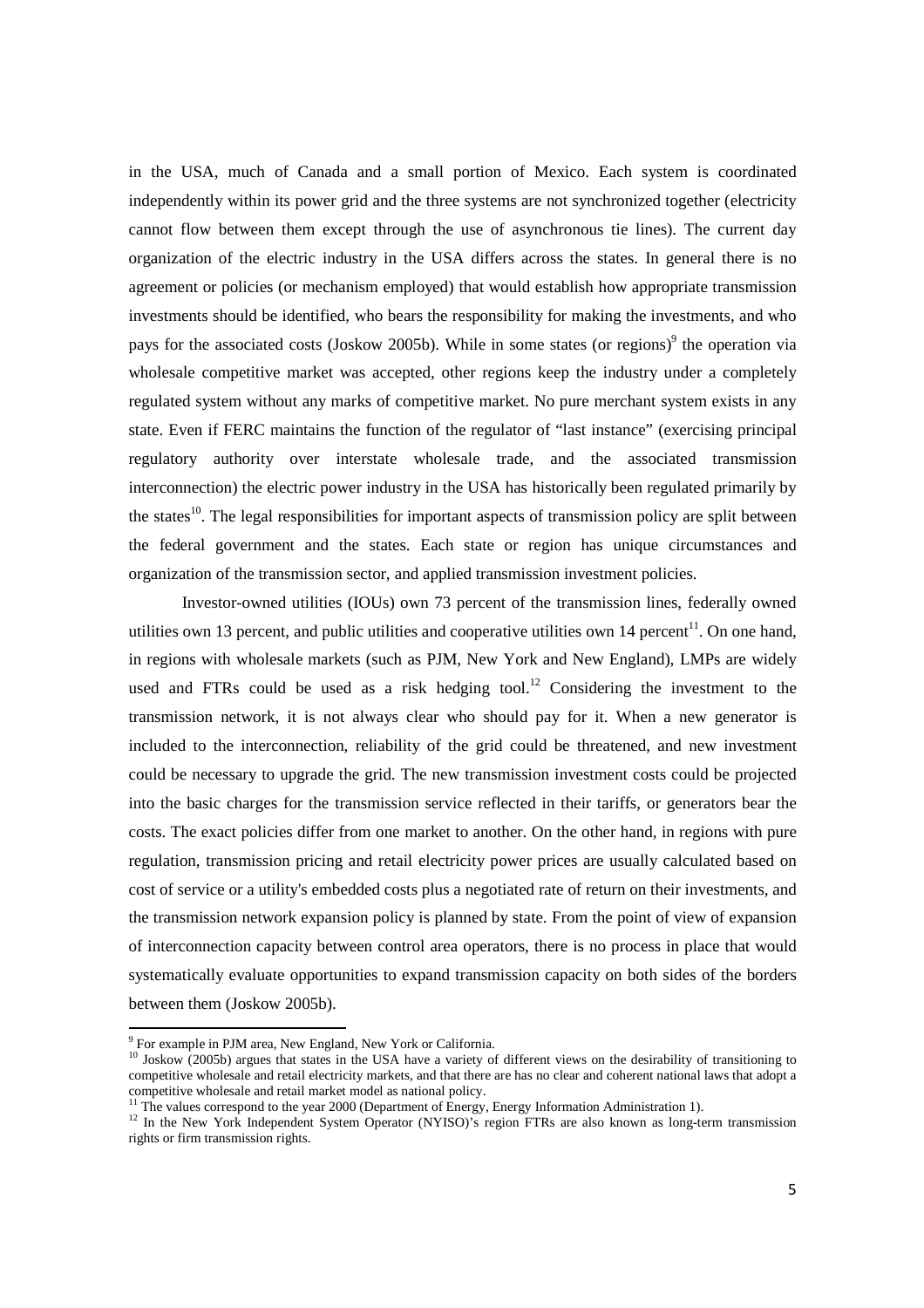PJM Interconnection is a part of the eastern-interconnect grid nowadays managing highvoltage electric networks as well as the wholesale electricity market in which 13 states<sup>13</sup> and the District of Columbia were included in 2008. It provides service to a population of approximately 51 million<sup>14</sup>. PJM is a Regional Transmission Organization (RTO). It is federally regulated, with the service in the area provided by IOUs and Public Owned Utilities (POUs).

As an RTO, PJM coordinates the movement of power within its region and is responsible for the operational and planning functions of the PJM bulk power system on behalf of participant members<sup>15</sup>. It also administers an open access transmission tariff that establishes prices for various categories of transmission services available to the third party transmission users, and defines how the associated revenues are distributed to the transmission owners (Joskow 2005b). It is not engaged in wholesale or retail marketing, and does not own generation, transmission or distribution assets. PJM actually operates four major product markets: energy<sup>16</sup>, capacity, FTRs, and the ancillary services markets. The price of transmission service offered by PJM is based on traditional regulatory cost-of-service (rate-of-return) formulas applied to one or more transmission owners.

The main features characterizing PJM markets are the use of LMPs and the existence of FTRs as a tool for hedging against the congestion costs.<sup>17</sup> LMPs in PJM are defined as "the cost to serve the next MW of load at a specific location, using the lowest production costs of all available generation while observing all transmission limits" (PJM Member Training Department, 2007). In this way, the LMP reflects an equilibrium price including not only the value of available generation but the marginal losses and marginal cost of transmission congestion at each location as well. The nodal prices in PJM are collected from 10 main hubs. <sup>18</sup> The FTRs market provides the market participants an opportunity to hedge themselves against congestion in the energy market. FTRs are obtained through annual and monthly auctions and bilateral trading.<sup>19</sup> It has a form of a financial contract which enables the holder to receive revenues based on the day-ahead hourly energy price

<sup>&</sup>lt;sup>13</sup> All or parts of Delaware, Illinois, Indiana, Kentucky, Maryland, Michigan, New Jersey, North Carolina, Ohio, Pennsylvania, Tennessee, Virginia, West Virginia.

<sup>&</sup>lt;sup>14</sup> After establishing competition in wholesale markets in the USA, PJM was the first largest wholesale competitive operating market in the world. Currently it is one of the biggest Operators in the USA together with NYISO, New England ISO, California ISO, and the Midwest ISO (MISO).

<sup>&</sup>lt;sup>15</sup> It is also responsible for maintaining the integrity of the regional power grid and for managing a regional planning process for generation expansion needed to ensure the reliability of the electric system (PJM Interconnection).

The administrated energy markets consist of real time and day-ahead markets.

<sup>&</sup>lt;sup>17</sup> Also the financial trading hubs, bilateral markets, day-ahead markets, real-time markets, ancillary services and installed capacity.

<sup>&</sup>lt;sup>18</sup> The ten hubs for which PJM posts prices are: AEP Gen (all generator buses in AEP), AEP-Dayton (all buses in AEP and Dayton), Chicago Gen, Chicago, Eastern, N Illinois, New Jersey, Ohio, West Int., and Western.

<sup>&</sup>lt;sup>19</sup> Parallel to FTRs, another tool exists on FTR markets – it is called an Auction Revenue Right (ARR). ARRs are allocated annually and provide their holders with revenue based on locational price difference between ARR sources and sink determined in the annual FTR auction (see Frayer, Ibrahim, Bahceci and Pecenkovic*,* 2007).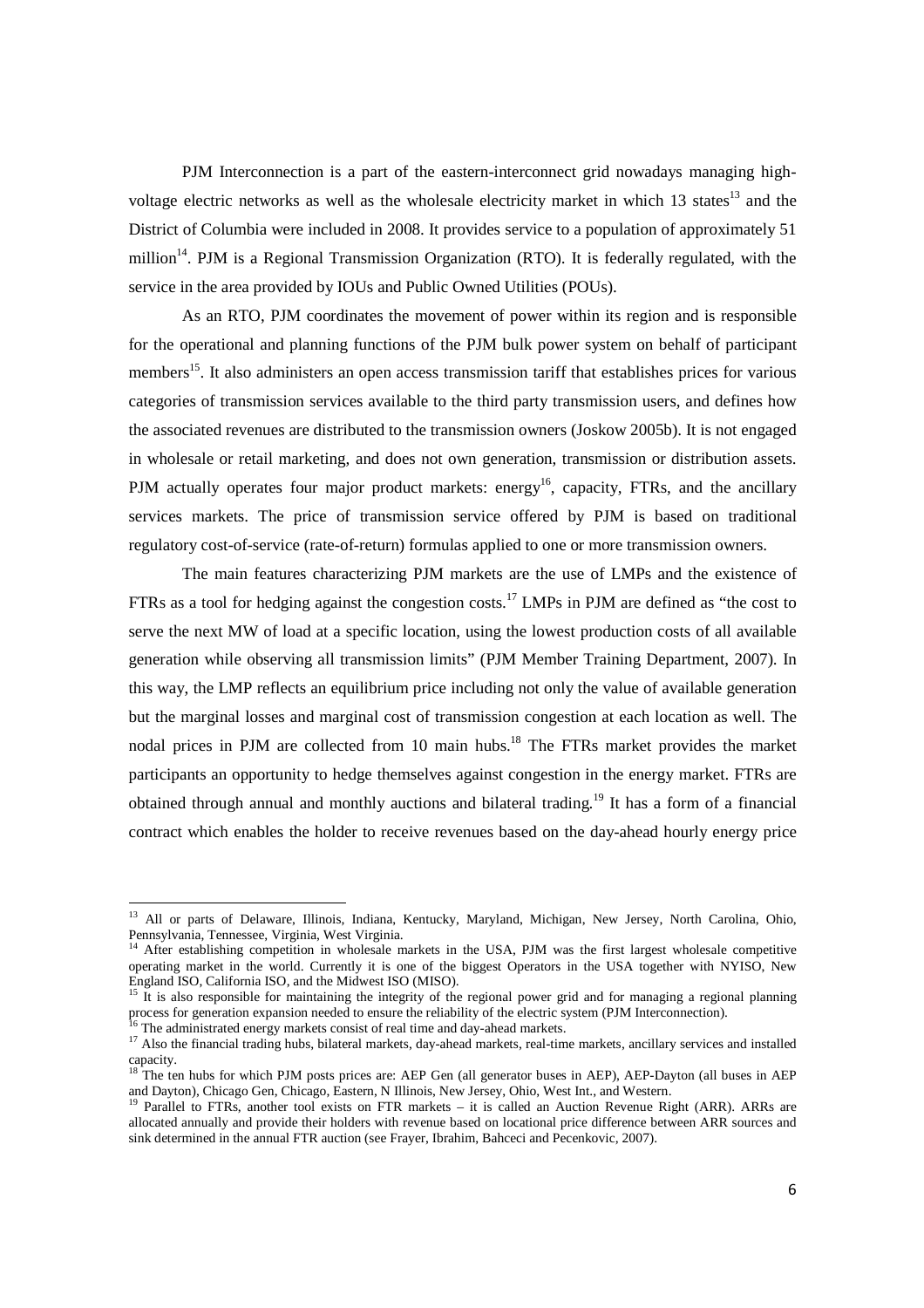differences across a specified transmission path, and so give their holders the right to a proportionate share of annual congestion charges.

The transmission expansion planning is prepared by the RTO. There are several categories of transmission investments in PJM. When a new generating unit seeks to connect to the PJM network, the reliability criteria could be violated and an investment to the new transmission capacity could be needed. Also "merchant investment projects" (motivated by appearance of FTRs when a project is implemented) or "economic transmission projects" (which are investments whose expected economic benefits are associated with reductions in congestion costs) exist (Joskow, 2000). In general, PJM develops an annual regional transmission expansion plan that identifies transmission system enhancement requirements. The transmission companies propose their plans about the construction of new transmission lines or capacity increase to the RTO, FERC and the Department of Energy (DOE). When a transmission expansion plan is approved, FERC can offer incentive-rate treatment to reduce regulatory risk. The costs for investment made in order to reestablish reliability after connecting a new generation unit are generally paid by the generation unit.

According to the US Department of Energy (2006), the congested zones were identified in both Eastern and Western interconnected systems. PJM is one of the regions where one of the two principal critical congestion areas within the Eastern Interconnect Grid has been identified<sup>20</sup>. The area includes the eastern coast of the PJM region – beginning at metropolitan New York continuing southwards through Washington D.C. to Northern Virginia. Historically, the concern has always been how to move the electric energy from the lower-cost western part of the market to the eastern part of the market where the major load far away from the low cost generation is situated. The congestion in the PJM region is caused mainly because of the growing load together with plant retirements. Limited new generation investment near loads is another cause of congestion there. Even if there is a low-cost coal and nuclear power generation in Midwest, the east parts of PJM cannot use it because the capacity of the transmission network does not allow  $it^{21}$ .

The installed capacity of PJM at the end of 2006 was 162,143 MW. Table 1 provides an overview of the generation plants in PJM, installed capacities (in percentage terms), structure of

<sup>&</sup>lt;sup>20</sup> The critical congestion area is defined as a place where it is critically important to remedy existing or growing congestion problems because the current and/or projected effects of the congestion are severe. In these locations of the network it has frequently been necessary to interrupt electric transactions or redirect electricity flows because the existing transmission capacity was insufficient to deliver the desired energy without compromising grid reliability (US Department of Energy, 2006, p. 21).

 $2<sup>1</sup>$  The nodal prices reflect the described congestion problem for the west-east deliveries. For instance, at the western AEP-Dayton hub the nodal price in given moment in 2005 was \$46/MWh while at PJM Eastern Hub it was \$66/MWh at the same time (PJM Interconnection, 2006, and PJM Summer, 2007, Reliability Assessment).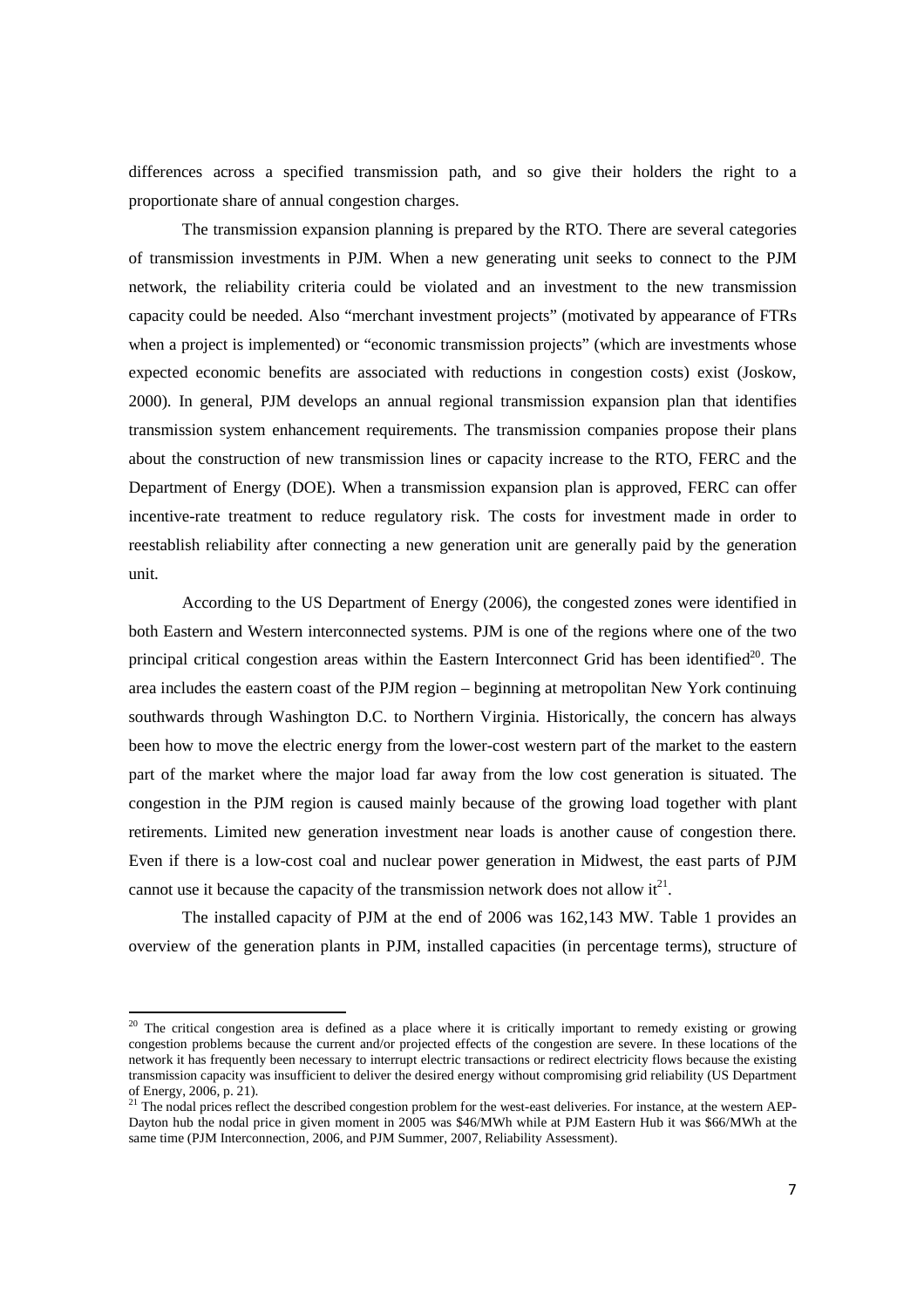average weighted nodal price<sup>22</sup> (how the fuel prices influence the final nodal price, in percentage terms), and percentage of total real generation. The PJM region could also be a power source for the neighboring regions (especially the New York metropolitan area) as long as transmission crossborder constraints are relieved.<sup>23</sup>

| <b>Plant Type</b>  | % of Total Installed<br><b>Capacity in PJM</b> | <b>Part of Total Average</b><br><b>Weighted LMP PJM price</b><br>in the 2006 | % of Total<br><b>Generation</b> |
|--------------------|------------------------------------------------|------------------------------------------------------------------------------|---------------------------------|
| Coal               | 41%                                            | 38.7%                                                                        | 56.8%                           |
| <b>Nuclear</b>     | 18.5%                                          | 0%                                                                           | 34.6%                           |
| <b>Natural Gas</b> | 29%                                            | 32.3%                                                                        | 5.5%                            |
| Oil                | 6.6%                                           | 5%                                                                           | 0.3%                            |
| Hydroelectric      | 4.4%                                           | 0%                                                                           | 2%                              |
| Solid Waste        | 0.4%                                           | <b>NA</b>                                                                    | 0.7%                            |
| Wind               | 0.19%                                          | 0%                                                                           | 0.1%                            |

*Table 1 – Plant characteristics and price structure in PJM*

Source: Own calculations with from the PJM Interconnection (2006).

# **IV. The Model**

 $\overline{a}$ 

The model of transmission expansion that we apply to the PJM transmission network integrates the key concepts of incentive mechanisms presented in Section II of this paper, and relies on the modeling logic in Vogelsang (2001), Hogan, Rosellón and Vogelsang (2007), and Rosellón and Weigt (2008). The approach is then a combination of the merchant and regulatory mechanisms with an engineering approach – it merges the tools of the two main models for the adequate transmission expansion problem: a welfare optimization dispatch power-flow problem (lower-level problem) with a two-part tariff cap regulatory model (upper level). The way it is constructed simulates the real transmission operation and planning issues faced by an ISO, and a Transco. It has power to model many crucial aspects of practical cases where (1) a central authority applies certain kind of regulation, imposing a regulation constraint, (2) the Transco, subject to the regulation constraint, charges a fee for the transmission service and plans the transmission expansion, and (3) the ISO, operating the wholesale market, manages the electric dispatch, subject to the characteristics and

 $22$  The other components of the average weighted nodal price are the price corresponding to generating  $NO_{xx}SO_{x}$ ,  $VOM$  and markup.

<sup>&</sup>lt;sup>23</sup> Figure 3 in the Section V shows some of the transmission links within the PJM region subject to congestion.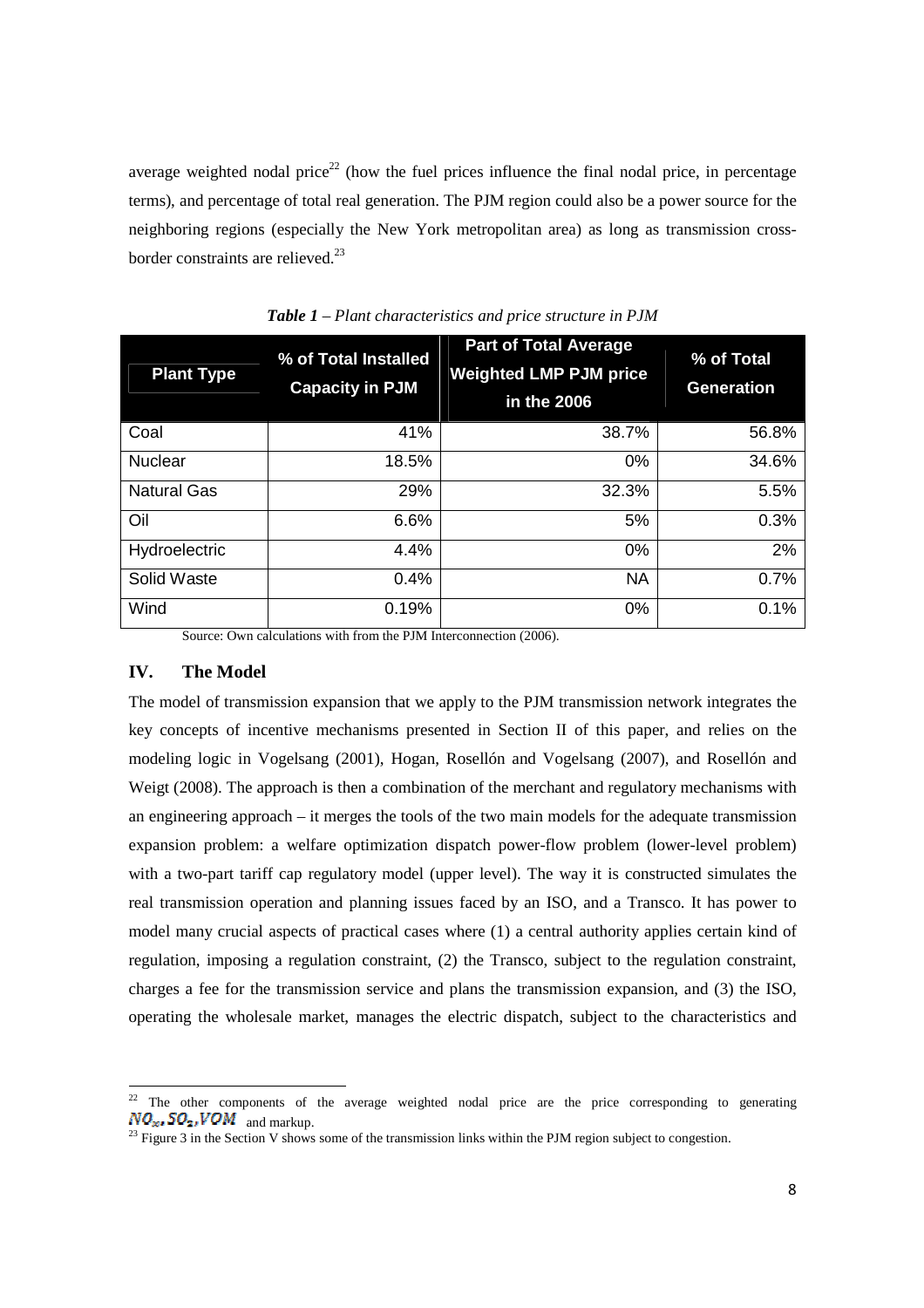capacity limitations of the transmission network. Its goal is to dispatch electric power in an efficient way.

The combination of the last three concepts is modeled in the following way:

1. The merchant mechanism is introduced via system of nodal pricing and FTRs. Transmission expansion is carried out through the sale of FTRs. FTRs are defined according to node pairs that suffer congestion, and are commercialized via auctions where the participants enter voluntarily.

2. The regulatory part of the mechanism is based on Vogelsang (2001) regulatory mechanism –a cap constraint is intertemporally applied over a two-part tariff.

3. Dispatching is modeled through a welfare optimization program, subject to the engineering restrictions reflecting the transmission network's technical limitations. It defines the wholesale market prices in each short-run period.

The crucial step which enables the combination of the merchant and the regulatory approach is the definition of the transmission output in terms of FTRs. It is an approach originally introduced by Hogan, Rosellón and Vogelsang (2007), and solves the shortcoming of Vogelsang (2001) with an exact and convenient measure of transmission output as point-to-point transactions or FTR obligations. Hogan, Rosellón and Vogelsang (2007) show that, under certain conditions, convergence to Ramsey prices might be reached. In the case of PJM, the transmission sector bears parts of regulation as well as merchant elements. The structure in PJM region is similar to a theoretic "centralized ISO" structure.<sup>24</sup> The features of our model are in general compatible with the institutional setup in the PJM region. In particular, the existence of a competitive wholesale market with FTRs in PJM facilitates the application of our model.

Mathematically, the model is divided into two levels of optimization. The upper level represents a dynamic profit maximization problem solved by a Transco when considering transmission expansion. It reflects the opposite incentives that the Transco faces – to expand the transmission network which releases congestion and produces long term benefits for the society (given the growing demand for electricity and need for higher capacity), or to keep congestion in the network and get high congestion rents. The lower level problem reflects the optimization problem faced by an ISO operating the wholesale market, and dispatching the generation and transmission optimally. The lower problem, hence, defines the wholesale market outcome. The twopart tariff maximization forms a dynamic optimization problem running thru *T* periods, subject to complementarity constraints. The two levels of the optimization are solved simultaneously.

 $\overline{a}$ 

<sup>&</sup>lt;sup>24</sup> Wilson (2002) defines two possible structures for an ISO: a centralized structure and a decentralized structure. Generally speaking, in the former structure the ISO coordinates the equilibrium of the various electricity markets as a central planner, while the latter approach would reach such equilibrium in a sequential way through the free participation of economic agents. No electricity market has been proven to work in practice under a decentralized ISO.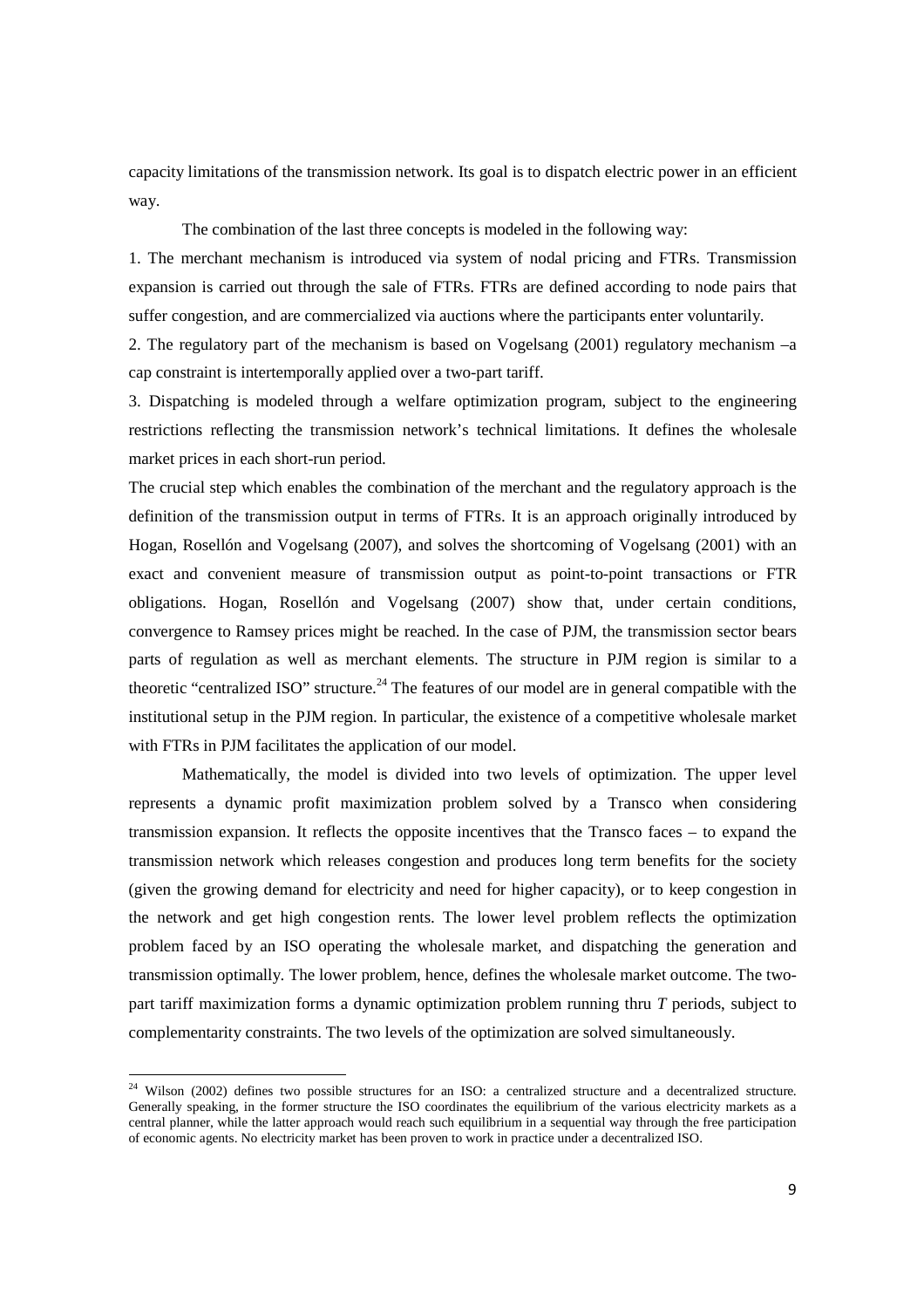#### **A. Upper Level Problem**

The Transco maximizes its objective function (the intertemporal flow of profits) subject to a price cap constraint:

$$
Maximize \left\{ \pi = \sum_{t}^{T} \left[ \sum_{i=1}^{I} \tau_{ij}^{t}(k) q_{ij}^{t}(k) + F^{t} N^{t} - \sum_{i=1}^{I} c(k_{ij}^{t}) \right] \right\}; \qquad i \neq j \tag{1}
$$

*s.t.:* 

 $\overline{a}$ 

$$
\frac{\sum_{i,j} \tau_{ij}^t(k) q_{ij}^w(k) + F^t N^t}{\sum_{ij} \tau_{ij}^{t-1} q_{ij}^w(k) + F^{t-1} N^t} \le 1 + RPI - X
$$
\n(2)

The profit function allows for two basic sources of revenue – the first term of the profit function represents the congestion rent. In the FTR literature the congestion rent is generally defined as point-to-point FTRs,  $q_{ij}^{\dagger}(k)$ , between two nodes *i* and *j*, multiplied by the FTR price,  $\tau_{ij}(k)$ , which is set on the FTR auction. The congestion rent is only charged in the lines that generate "space" for new FTRs. If the limit of the overall capacity of a line is not reached during the transmission process in the period *t*, there are no FTRs generated on the line in *t*, and no congestion rent charged by the Transco.<sup>25</sup> The second term is a fixed fee  $F$  charged to each of  $N$  users of the transmission grid. It represents a fixed payment for the access to the transmission network. The last term in the maximization problem is the cost function,  $c(k)$ , which represents the costs of transmission-line capacity expansion between the nodes *i* and *j* incurred by Transco.

The restriction on revenue is the regulatory constraint set by the regulatory authority. The constraint is built as a two part tariff cap. The opportunity to rebalance the parts of the tariff guarantees that the Transco will not lose income through the diminishing of the congestion rent when the transmission network is expanded. A lower congestion rent will in turn decrease profits. This is offset as the Transco counters the diminishing congestion rent by increasing the fixed fee.

The weights *w* used in the price tariff are the Laspeyres weights. According to Rosellón (2007), the Laspeyres weights applied to the Vogelsang (2001) two–part tariff mechanism grant a

<sup>&</sup>lt;sup>25</sup> The idea that the throughput has to reach the capacity upper limit of the line to be congested is simplified. In reality, an important factor in congestion is also the susceptance of the transmission lines. Certain susceptance of a line can cause the line to be a source of congestion even though the throughput in the line has not reached the upper limit capacity of the line. This is considered in the constraints of the lower level problem.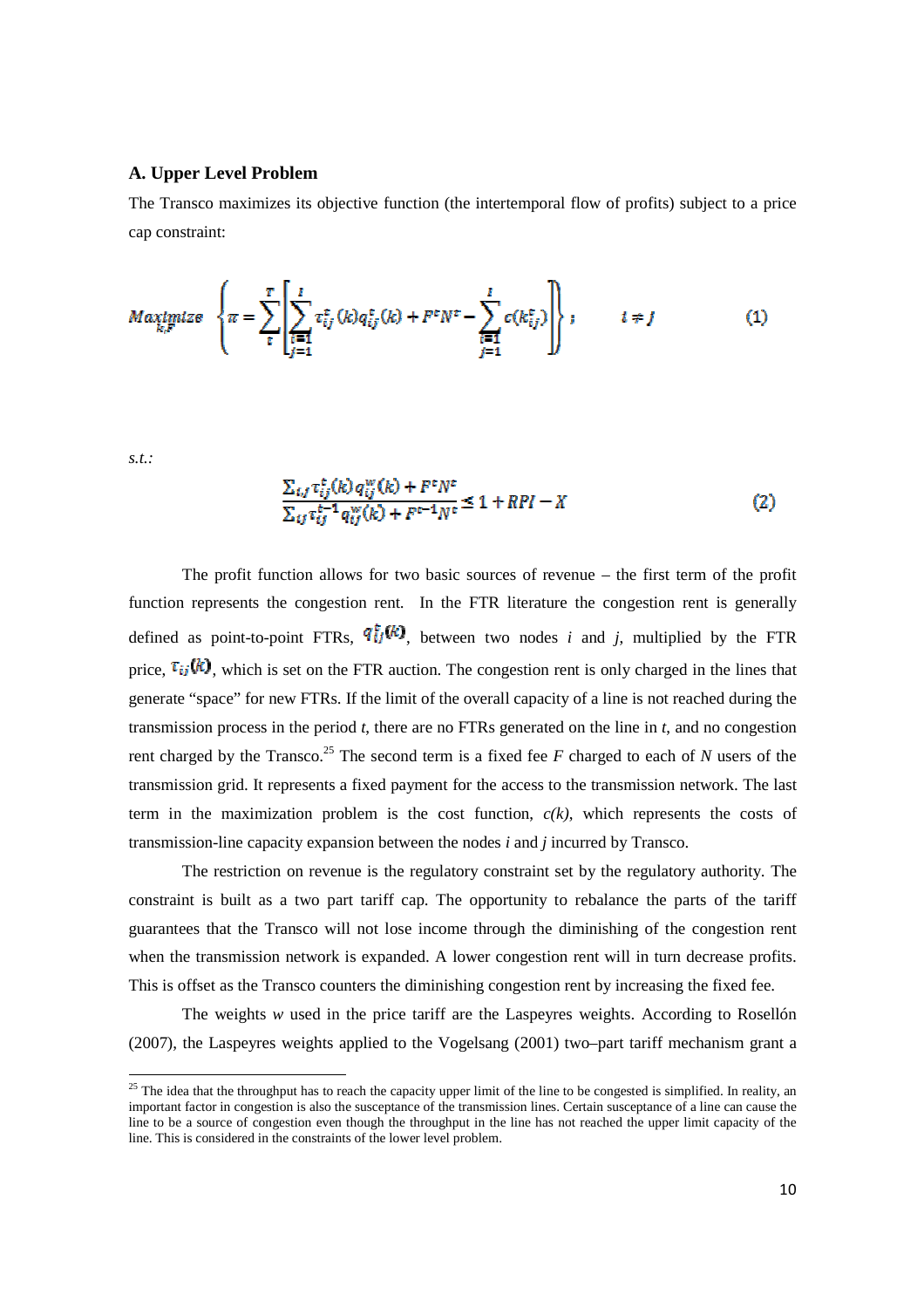solution that will converge to an optimum under stable cost and demand functions. The price cap also adjusts for an efficiency factor, *X,* and an inflation factor, *RPI*. The Transco maximizes its profit subject to the regulatory restriction, through *T* periods, considering the transmission lines between all the nodes *i* and *j* within the grid. Perfect information is assumed and there is no uncertainty about demand and generation capacity<sup>26</sup>.

In order to find the first-order optimality conditions, ignoring inflation and the efficiency factors, the derivative of the objective function (1) subject to the constraint (2) is:

$$
\nabla q_{ij}^t \tau_{ij}^t(k^t) - \nabla c^* = (q_{ij}^w - q_{ij}^t(k^t)) \nabla \tau_{ij}^t
$$
\n(3)

 In order to simplify the application of this model to actual electricity networks Rosellón and Weigt (2008) avoid the FTR. They redefine the system of equations (1) and (2), so that the profit maximization problem can be rewritten as:

$$
Maximize_{k,F} \left\{ \pi = \sum_{t}^{T} \left[ \sum_{t=1}^{I} (p_t^{\varepsilon} d_t^{\varepsilon} - p_t^{\varepsilon} g_t^{\varepsilon}) + F^{\varepsilon} N^{\varepsilon} - \sum_{\substack{i=1 \ j=1}}^{I} c(k_{ij}^{\varepsilon}) \right] \right\}; \qquad i \neq j \qquad (4)
$$

*s.t.* 

l,

$$
\frac{\sum_{i} \left[ (p_{i}^{T} \mathbf{t}_{i}^{w} - p_{i}^{t} g_{i}^{w}) + F^{e} N^{e} \right]}{\sum_{i} \left[ (p_{i}^{T} \mathbf{t}_{i}^{w} - p_{i}^{t-1} g_{i}^{w}) + F^{t-1} N^{e} \right]} \leq 1 + RPI - X
$$
\n(5)

The first term of the equation (4) represents an alternative way to define the congestion rent. Instead of a congestion rent expressed in terms of FTRs multiplied by their price corresponding to each part of the grid, this is now defined in terms of the market clearing prices, demand and generation at every node. More exactly, it is defined as the difference between the payments from the loads,  $p_i d_i$ , and the payments to the generators,  $p_i g_i$ . When the loads pay the generators precisely the price that energy costs at the place it was generated, no congestion and congestion rent exists. The relationship between the market clearing prices,  $p_i$ , and the FTR prices used in the original maximization problem is  $\tau_{ij} = p_j - p_i$ . The regulation constraint is written in the same manner. It substitutes the FTR revenue with congestion rents arising from the differences in nodal market clearing prices.

#### **B. Lower Level Problem**

This is a welfare maximization problem, and determines the wholesale market outcome. The optimization of electric dispatch undertaken by the ISO is subject to the technical restrictions of the network and power flows. There is a perfectly competitive environment assumed where the ISO

 $^{26}$  The model relaxes from an auction FTR price setting, and the distribution of FTRs to the specific market participants.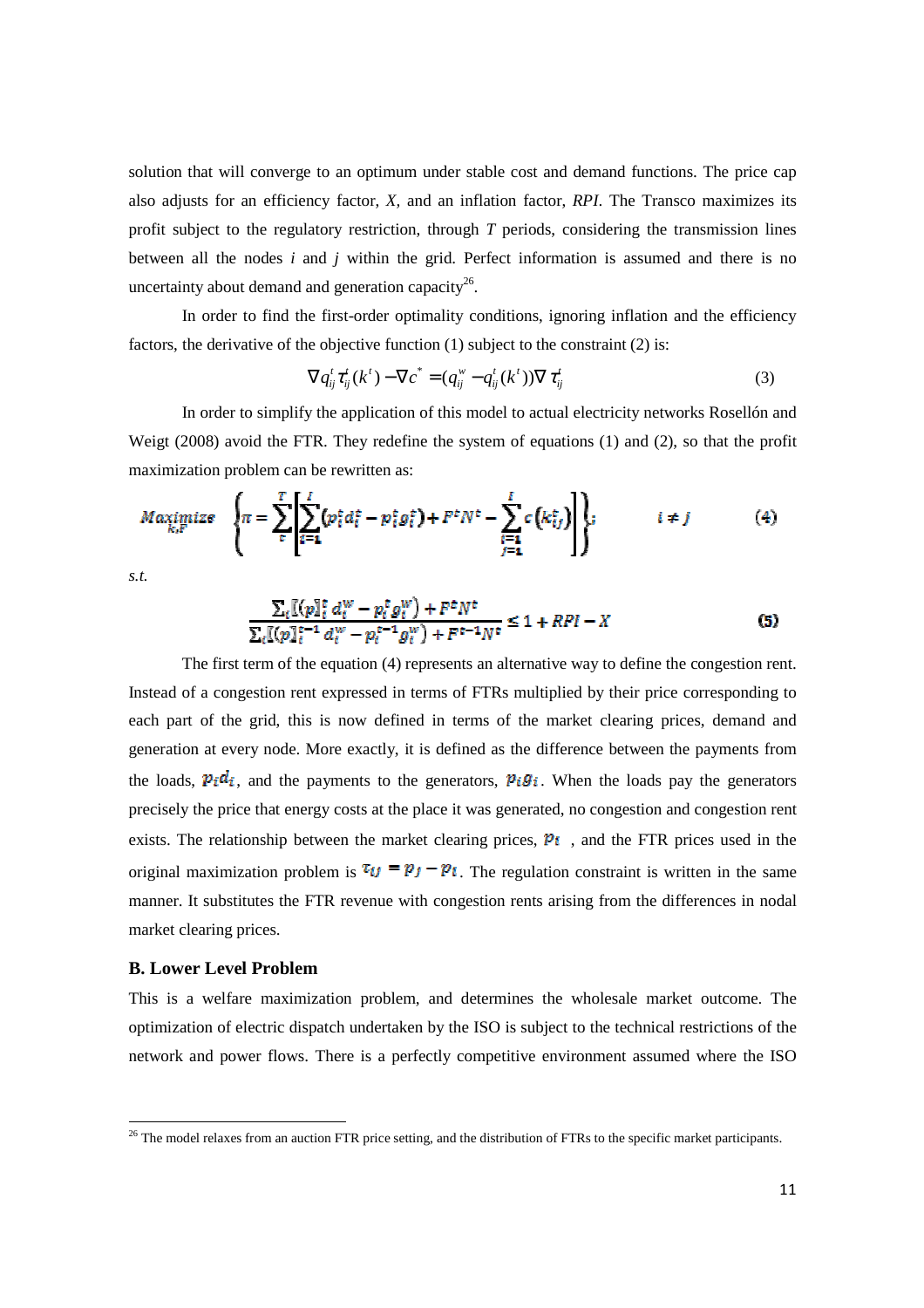maximizes social welfare *W*. Following Rosellón and Weigt (2008), the social welfare is defined as a difference between the gross consumer surplus and the total generation costs<sup>27</sup>:

$$
Maximize\limits_{d,g} \left\{ W = \sum_{\substack{i=1\\i=1}}^{L,T} \left[ \int_0^{d_i^c} p(d_i^c) \mathbf{d} \, d_i^c \right] - \sum_{\substack{i=1\\i=1}}^{L,T} mc_i g_i^c \right\} \tag{6}
$$

*s.t.:* 

 $\overline{a}$ 

$$
g_i^t \le g_i^{t,max} \qquad \forall i, t \tag{7}
$$

$$
pf_{ij}^t \le k_{ij}^t \qquad \forall ij \tag{8}
$$

$$
g_t^t + q_t^t = d_t^t \qquad \forall i, t \tag{9}
$$

The first restriction to the welfare optimization, equation (7), is a capacity constraint that does not let any generation in any node *i* exceed its generation capacity. Equation eight reflects the restriction that the power flow  $Pf_{ij}$  between the nodes *i* and *j* cannot exceed the transmission capacity  $\vec{k}$  is of the line. The constraint described by equation (9) imposes that demand at each node is satisfied by local generation or by a net injection  $q_i$ .

 Then, in the same manner as in Hogan, Rosellón and Vogelsang (2007) and Rosellón and Weigt (2008), a DC-Load-Flow approach is applied in order to get the power flow within the meshed network. Simulation of the optimization of both levels simultaneously leads to iteration of efficient solution values. From the lower level optimization process, the vectors of optimal values of *d* and *g,* as well as nodal prices *p*, are obtained and substituted into the upper level problem. Then the optimal values of capacity *k* and fixed fee *F* are in turn obtained.

# **V. Transmission-Expansion Simulation for the PJM Network**

The data used for the simulation are obtained from a "snap shot" of a power flow during a non-peak demand period in the USA in 2006. The database information is organized according to the transmission operators of six main regions within the Eastern Interconnection in the USA, and a part of Canada. A more detailed subdivision of the data is presented according to the historic control areas in each region. In the system modeling for PJM, each of the historic control areas is called a zone. Every zone is characterized by number of generators, total generation potential, transmission lines and instantaneous demand of load centers within the zone. The total area

 $27$  Rosellón and Weigt (2008) use this approach in order to obtain a more straightforward expression of the consumer rent and generators' rent.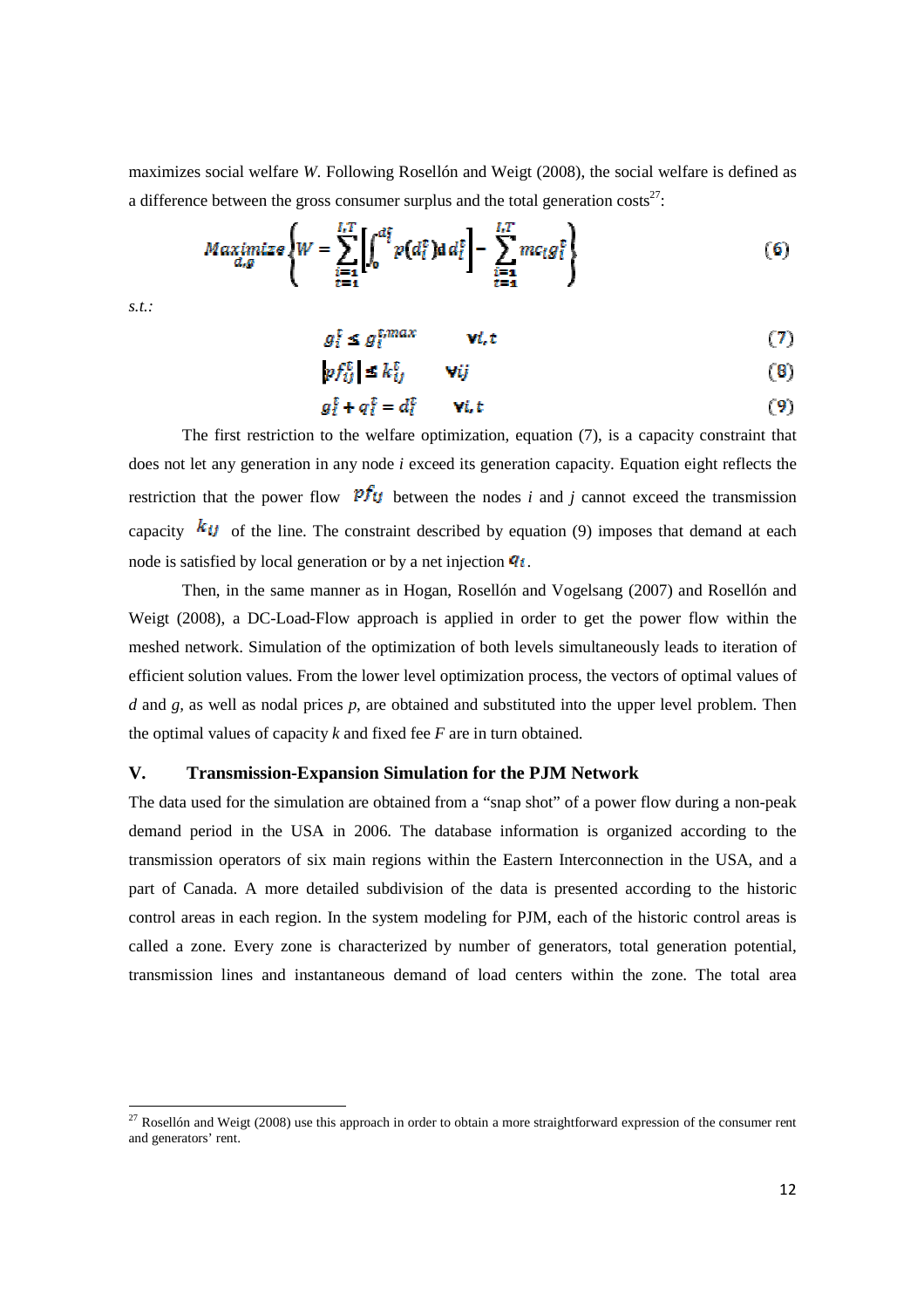operated by PJM (and included in the database) is divided into 17 zones.<sup>28</sup> For the purpose of modeling the PJM network topology, one node is assigned to each zone.<sup>29</sup>

 Since the region that PJM operates has expanded significantly during various years, there are two data sets considered for the simulation. The first data set covers a region operated by PJM until 2006. The topology corresponding to this area is tested for original non-peak demand obtained from the database. The second data set is reduced to a region known as PJM-Classic which is an area operated by PJM until 2001. This data set is tested for peak demand. The basic difference in peak and non-peak demands will be reflected in the level of congestion within the network, and in the level of the nodal prices. When peak demand has to be satisfied, higher levels of energy are being transported among the nodes, and there is a higher load for some lines in the grid. Hence, the lines are more prone to congestion. Moreover, to satisfy higher demand it is more probable that higher cost generators would have to be turned on. Together with higher congestion levels in the network, this is a cause for higher peak-demand nodal prices in comparison with the nodal prices during the non-peak demand periods. Details of the PJM Classic topology --and the corresponding results for peak-demand data simulation-- are included in the first part of the appendix.

#### **V.1 Topology of the Network**

 $\overline{a}$ 

The first data set includes the area of PJM until 2006.<sup>30</sup> Figure 1 represents the simplified topology of its Transmission Network. There are 17 nodes in total, where thirteen nodes are connected with more than two other nodes and the rest is connected to one or two other nodes. In two cases, where a single historic control area is divided in two parts without a common border, the topology follows this division and two sub-zones per one control zone are considered. Each sub-zone has its own node assigned in the model (nodes N11, N12 and N4, N5).

<sup>&</sup>lt;sup>28</sup> The analysis assumes a closed area with a closed system of transmission lines. While in reality PJM trades energy to NYISO to the north, MISO to the west, and also to states in the south, congestion linked to these exchanges is not considered in the topology.

<sup>&</sup>lt;sup>29</sup> The decision to assign one node to each zone comes from the fact that each utility owner within the region of PJM is given monopoly over the zone where it operates.

The original PJM-West region was modified for the purpose of the simulation. First, it excludes the territory nowadays corresponding to Virginia Electric and Power Company which was added to PJM Interconnection in 2004 under the name of "Dominion Power". This territory is considered neither in the topology (and consequently nor in the simulation) because the data base does not include it. Second, given that the analysis is for a closed area only (so as to preserve integrity of the topology and avoid bias of results), the zone corresponding to Commonwealth Edison Company --which is a part of PJM-West situated in the state Illinois-- is excluded from the data set. The exclusion was made because the zone has stronger transmission connections and commerce with zones which are parts of different ISOs' regions, and does not have common frontiers with any part of the remainder area of PJM.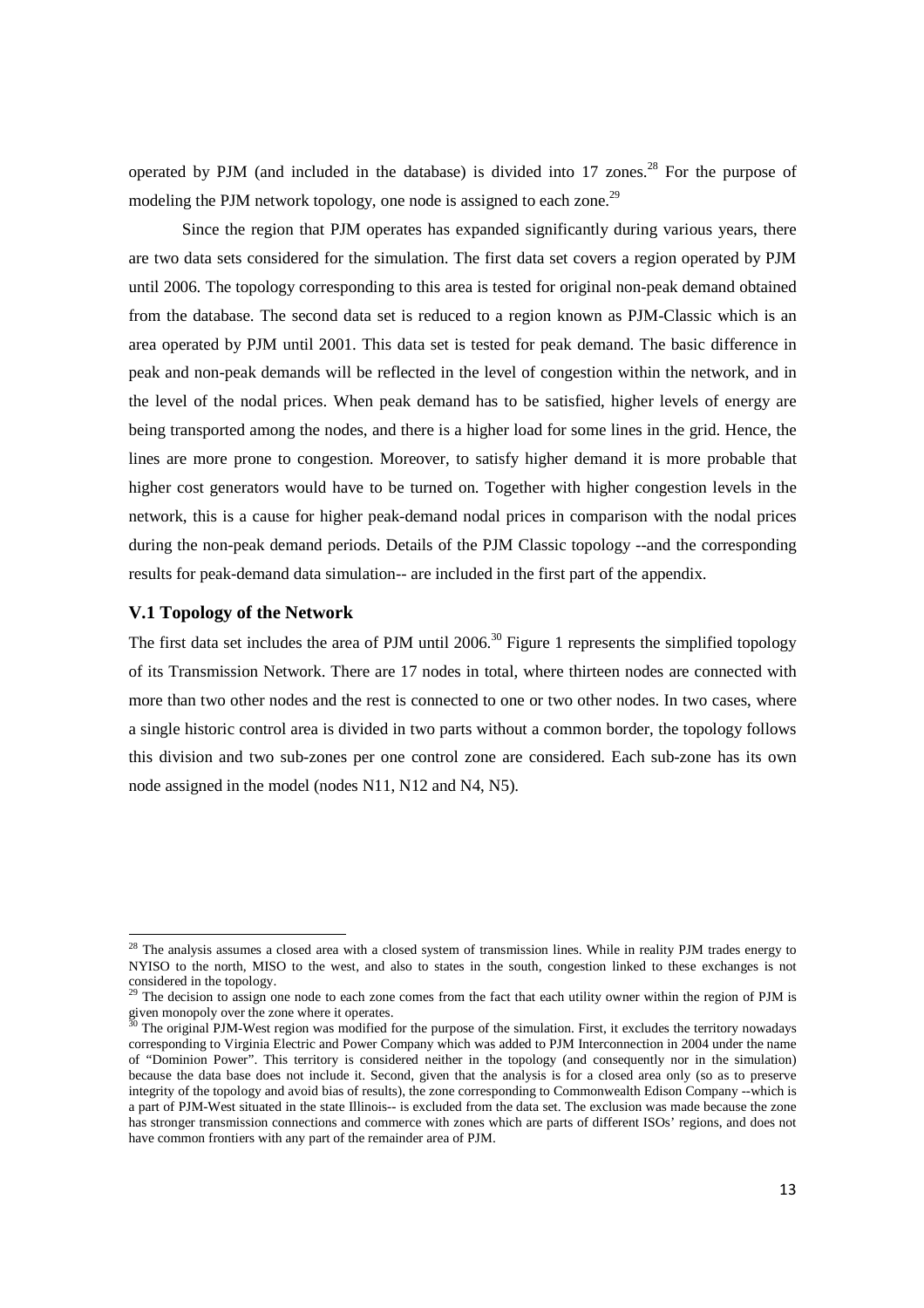

Source: Own elaboration with information from PJM Interconnection

The transmission lines between the connected zones were aggregated in a way to obtain the total maximum capacity that can be transmitted between each two connected zones. These total connected capacities are represented in the model as single lines between the two zones. Because of the scale of aggregation, each aggregated area is considerably large, and consists both of load and generator centers. All nodes but node N14 (which has zero demand in the moment the snapshot was taken) are considered to be load nodes.

A detail of the transmission network topology is shown in Figure 2. It is a scheme of variables, and their concrete values that are needed for the simulation. Each node in the topology has associated its maximum generation capacities, a reference (starting) demand, the cost of generation per MW, and the capacity of the transmission lines that connect it with other nodes.

 $\overline{a}$ 

<sup>&</sup>lt;sup>31</sup> An explication of the abbreviations and precise location corresponding to the nodes is shown in Figure 7 in the Appendix.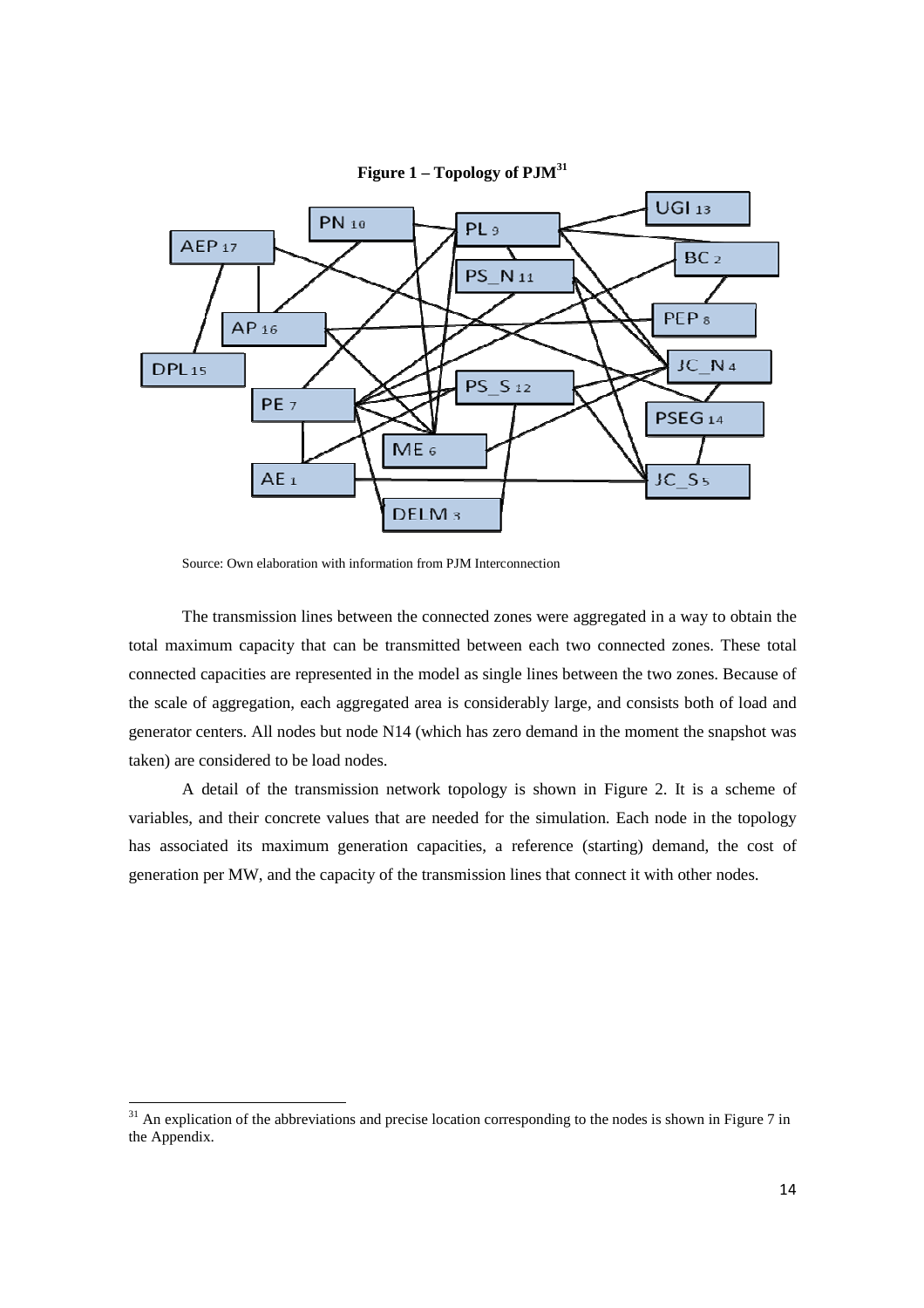

**Figure 2 – Detailed scheme of Transmission Network** 

The distinction and the assignation of the fuel type used by the generation units were made according to the maximum generation limit of the plant. This way the distribution and classification of the generation units in PJM --the types of generating plants and marginal cost of generating MWh corresponding to each kind-- were obtained, and are shown in Table 2. An equal marginal cost level is assumed for each type of generation unit.

**Assumed Technology MW Cap for the Generation Plant Fuel Price for MWh** Internal Combustion  $\vert$  1-20 MW  $\vert$  Diesel \$137.5 Turbine Simple Cycle | 21-199MW | Natural Gas | \$72.5 Turbine Combined Cycle | 200-499MW | Natural Gas | \$45 Coal 500-800MW Coal \$20 Nuclear 801-9999MW Uranium \$12.5

**Table 2 Generation Plant Characteristics<sup>32</sup> (Source: Own elaboration)** 

Source: Own elaboration with information from PJM Interconnection

# **V.2 Initial Conditions**

 $\overline{a}$ 

Our simulator works in such a way that, given the technical restrictions of the network, the demand is satisfied employing the low cost generators first. On the other hand, the total demand has to be satisfied completely (see equation (9) in Section IV) even if the last activated generator produces

<sup>&</sup>lt;sup>32</sup> The fuel prices were obtained as an average cost reported in PJM Interconnection (2007) and Edison Electric Institute data reviews (www.eei.org).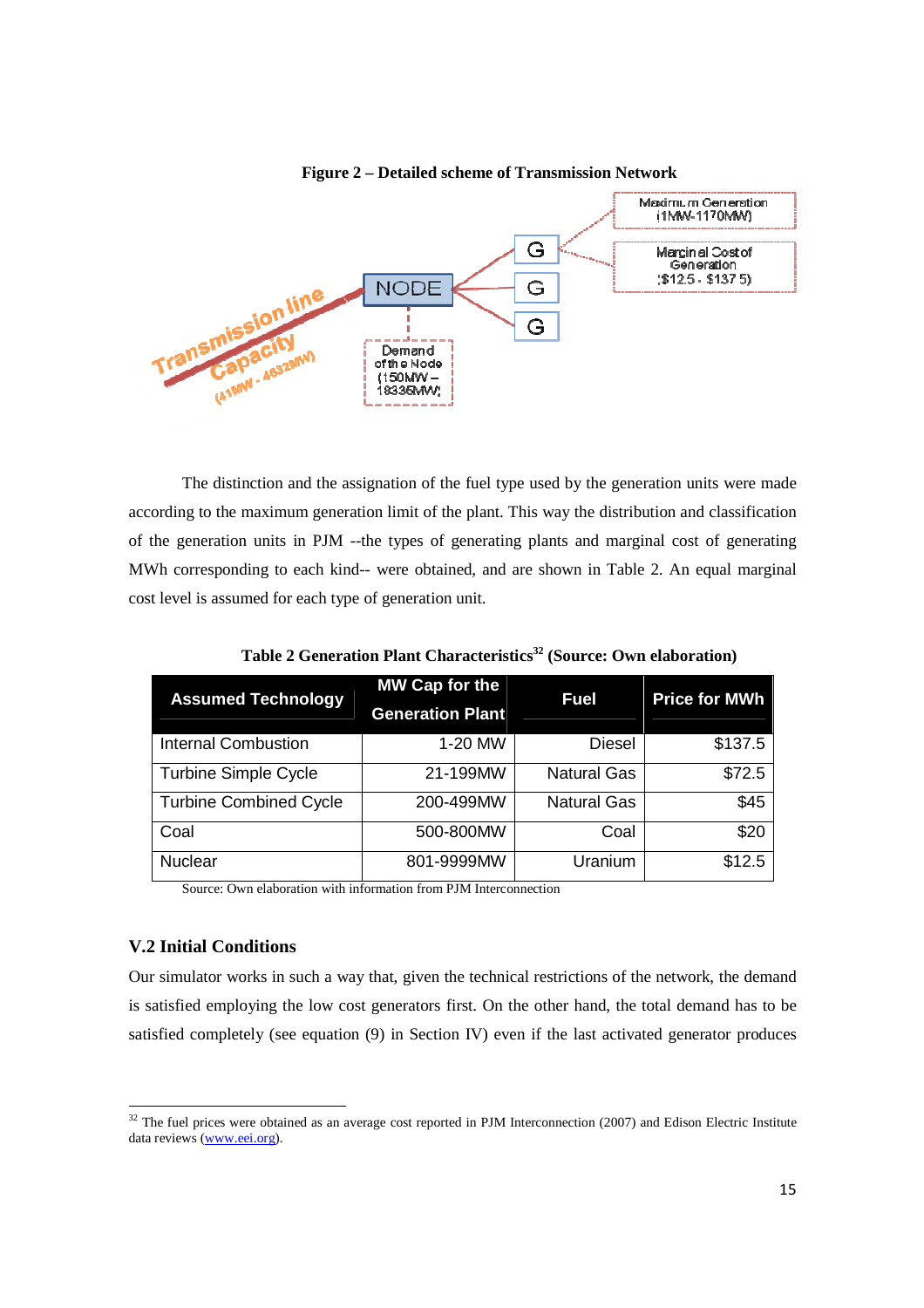energy for double, triple or even higher costs compared to the first generator employed.<sup>33</sup> The functional forms --and if necessary also starting values of the parameters used in the simulation- are assumed according to the values in Table 3.

| <b>Simulation</b>           |                                                      |
|-----------------------------|------------------------------------------------------|
| values                      |                                                      |
| <b>Number of periods</b>    | 20                                                   |
| Costs                       | linear                                               |
| Cost function               | $c_{ij}^{t} = c_0 \cdot (k_{ij}^{t} - k_{ij}^{t-1})$ |
| $C_0$ (line expansion cost) | 130 \$/MW                                            |
| <b>Demand</b>               | linear                                               |
| Assumed elasticity          | 0.25                                                 |
| Reactance in t=0            | ΧН.                                                  |

**Table 3 Simulation values** 

Source: Own elaboration with information from PJM Interconnection

l,

 The demand function for each node is derived from the load level for each node, a reference price derived from the weighted average marginal  $cost<sup>34</sup>$  corresponding to every zone, and an assumed price elasticity of 0.25 at the reference point. The demands are assumed to be linear. Uniform reactance values  $X_{ij}^0 = 42.5$  for all the lines are assumed in  $t=0$  and individually change according to the expansion of each line. A depreciation factor of  $8\%$  is assumed.<sup>35</sup>

 The tariff cap is formed using a Laspeyres index in the regulatory tariff where the weights are the *(t-1)* period amounts. In the simulation there are 20 periods of time considered. The derived market results for one time period represent one hour.<sup>36</sup> Even if the analysis of the transmissionnetwork power flow is based on various simplifying assumptions, in a simulation with three-node network simplifying assumptions will not influence the general properties of the mechanism outcome. When relaxing simplifying constraints, the robustness of the mechanism is not affected –

<sup>&</sup>lt;sup>33</sup> We only consider in this paper the case where new capacity can only be added to already existing transmission lines.

<sup>&</sup>lt;sup>34</sup> Weights for each level of marginal cost are settled according to the proportion of the maximum generating potential of each plant type within the node.

 $35$  The value of the depreciation factor is taken form Rosellón and Weigt (2008). 20 years are supposed to represent the depreciation time of assets in electricity markets and 8% represent an investment with rather low risk. For simplification, we do not account for inflation or efficiency factors within the Transco's price cap.

<sup>&</sup>lt;sup>36</sup> As the values are obtained in hours, the Transco's revenue is multiplied by 8760 for each period so as to represent yearly income.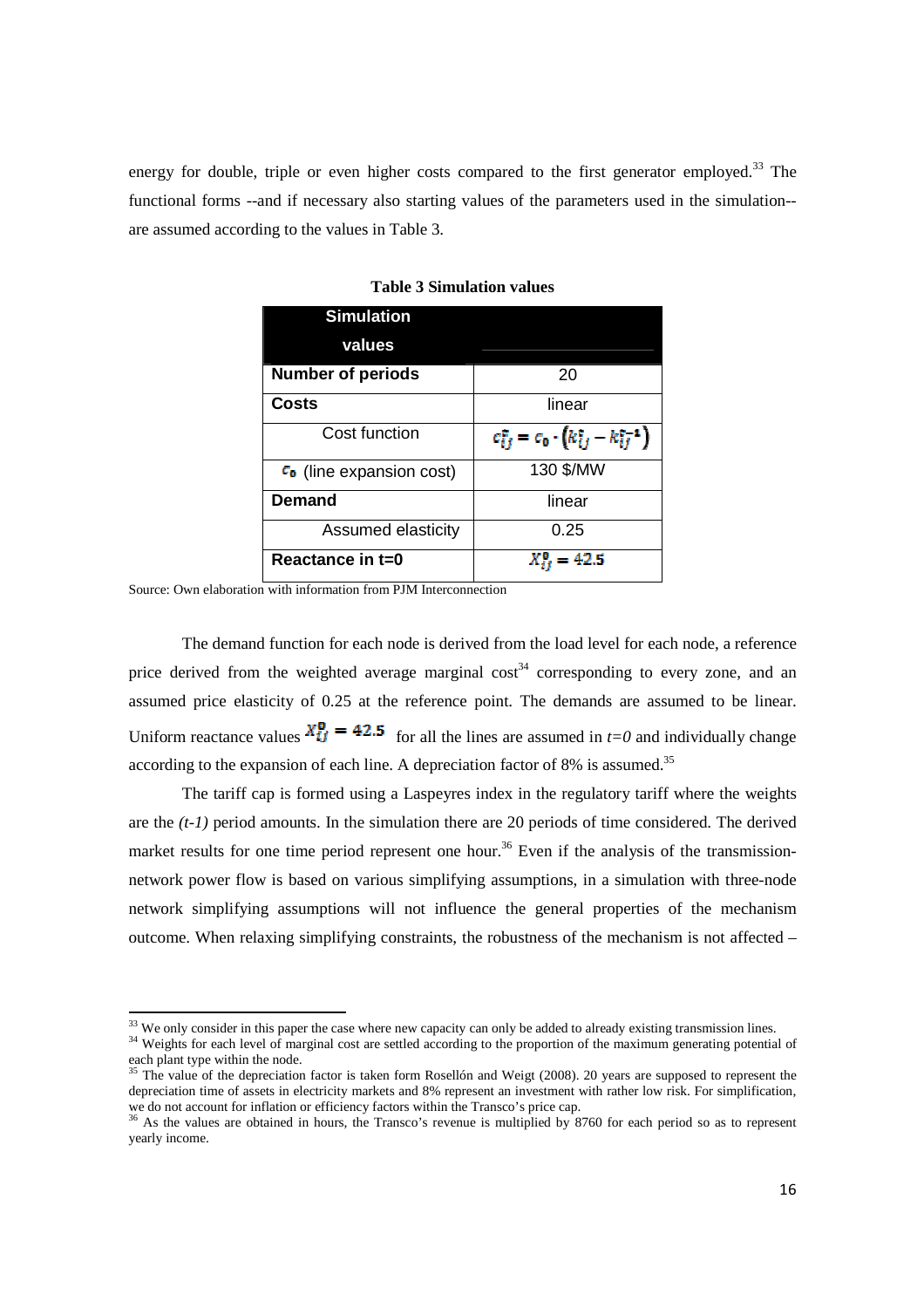there is no effect on the desired properties of the mechanism. This result can be extended to a more complicated transmission network topology (see (Rosellón and Weigt, 2008).

 As mentioned in Section III, there is an extended part of PJM that suffers high grade of congestion. 12 zones suffering from congestion were identified (US Department of Energy, 2006). These congested paths within the PJM topology are shown in Figure 3 as the thicker lines connecting the nodes. Because of the scale of aggregation, some of the congested parts inside the zones do not appear separately but will be identified during the simulation in aggregation in a particular line.





Source: Own elaboration with information from PJM Interconnection

The highest nodal prices correspond to the nodes on the eastern part of the topology. These nodes cover an area that historically has high demand given by high population density and --compared to the generation situated in the west part of the region-- with high cost electricity generation. Due to transmission bottlenecks, it is not possible to transport cheap energy from the west to the eastern part. The simulation will show if an application of the incentive mechanism would lead to price arbitrage, and decrease of nodal prices.

# **V.3 Results – Price Development and Welfare Properties**

The mechanism seeks to promote for capacity increase of the transmission lines, which should then permit transmission of lower cost energy from the western part of the region to the eastern-coast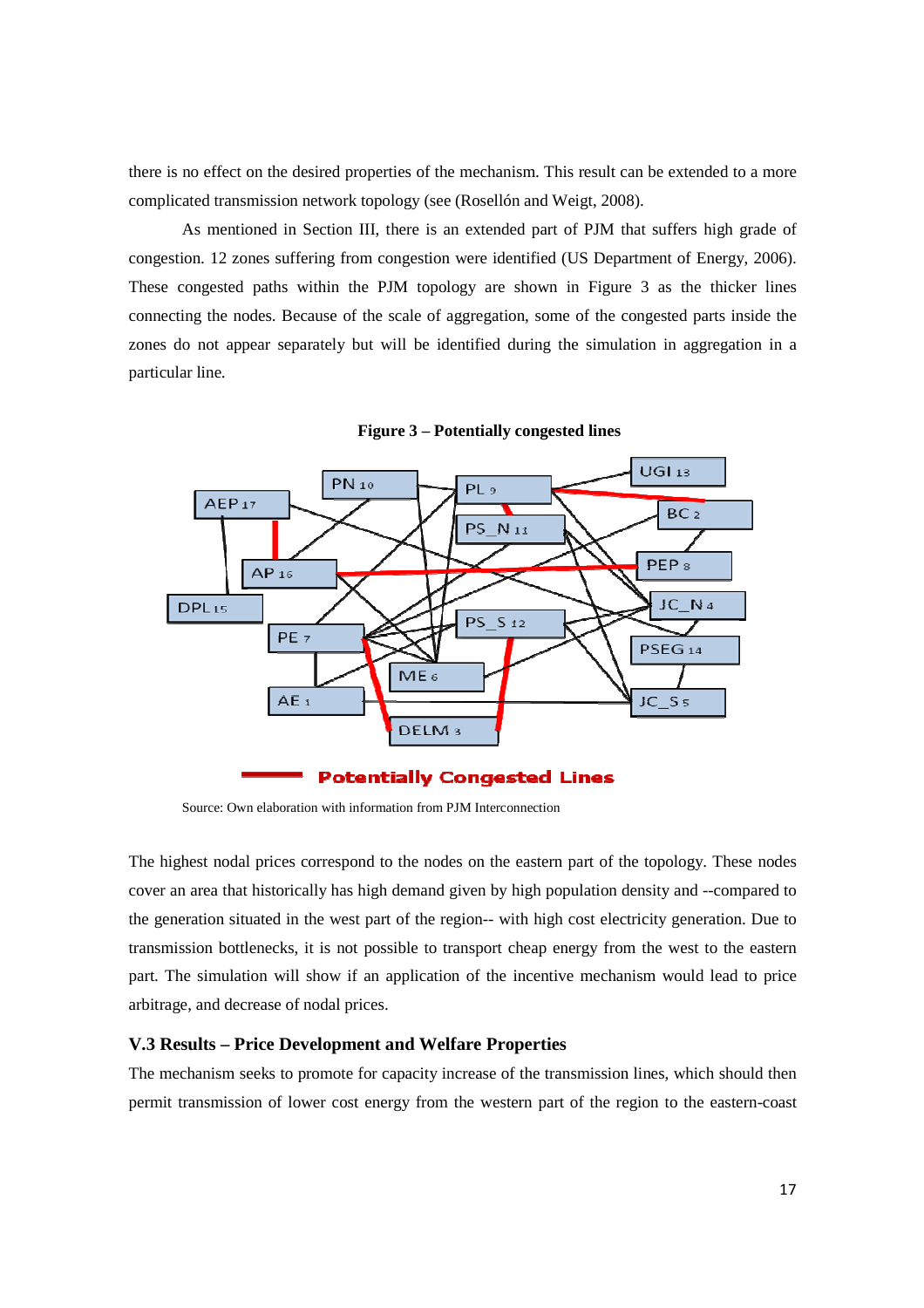area. To test scope of the mechanism, the development of nodal prices and welfare properties are considered as well.

Figure 4 shows price development in the PJM nodes over 20 periods. In the first period the nodal prices differ substantially as they are subject to a high level of congestion. Eastern node N2 has the highest nodal price (\$100). The average price of the nodal prices in the first period is \$53.64. However, convergence towards a common price level occurs fast within the first nine periods. The average price after the first nine periods is 17 % lower compared to the average nodal price at the beginning of the simulation. If the average level of the five highest nodal prices at the beginning of the simulation is compared to the average price of the same nodes after the first six periods of simulation, a decrease of 32% can be observed. During the rest of the periods, most of the nodal prices change only marginally.

The extension of the grid follows similar dynamics – the grid is expanded extensively during the first nine periods, and after the ninth period the grid expansion is relatively small. The striking fall of the prices is visible mainly for the nodes N2, N4, and N8. All of them are situated in the eastern area of PJM. This reflects the current problem mentioned in the Section III. Transmission congestion separates the eastern part of the market from the remainder of the grid, and electricity prices on the east coast are higher compared to the rest of the region. Transmission congestion does not allow bringing cheaper energy produced in the western part of the region to the east.



**Figure 4 – Price development for the PJM region (Source: Own elaboration)**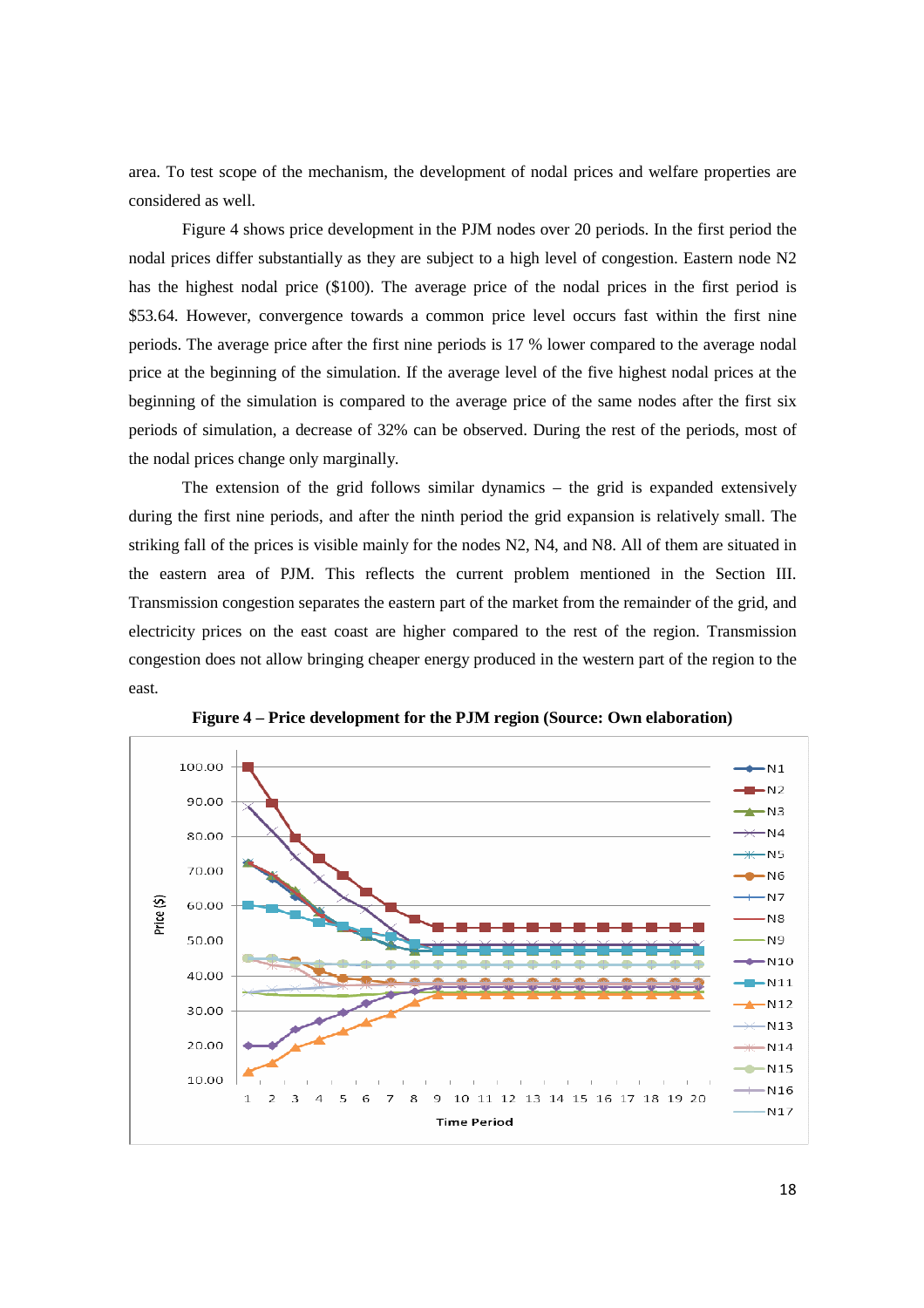If the grid is expanded, cheap nuclear and carbon energy that can be produced and transported mainly from nodes N10 and N12 is utilized to satisfy demand at other nodes, and nodal prices in nodes N10 and N12 increase. The average nodal price at the end of the simulation decreases to \$43.11, which is 20% lower than at the beginning of the simulation. An arbitrage of nodal prices occurs and the former difference of \$87.5 between the highest and the lowest price at the beginning of the simulation is reduced to \$19.22 after the 20 periods.

#### **V. 4 Welfare Properties**

The nodal price development brings about welfare changes. The purpose of the mechanism is to permit arbitrage of prices, and an increase in social welfare, through transmission expansion. When comparing social welfare, only changes that are caused by nodal prices changes are considered. As argued in Vogelsang (2001), the fixed fee acts as a lump-sum tax. The major concern is centered on the development of the nodal prices which converge to marginal costs. Figure 8 in the appendix shows the general development of the fixed fee when nodal prices increase.

 In order to asses the performance of the mechanism ("Regulatory Approach"), the results from the simulation are compared to the benchmark case without network extension, and to a benevolent ISO case<sup>37</sup> ("Welfare Maximization"). Table 4 shows the welfare characteristics of the mechanism. The basis for the estimation of the corresponding rents are the demand function of each node, the congestion rent (first part in equation (4)), and consumer and producer surpluses (equation (6)).

|                                 | No grid extension | <b>Regulatory</b> | <b>Welfare</b>      |
|---------------------------------|-------------------|-------------------|---------------------|
|                                 |                   | Approach          | <b>Maximization</b> |
| Consumer Rent (MioUSD/h)        | 6.53              | 6.63              | 6.67                |
| Producer Rent (MioUSD/h)        | 0.36              | 0.59              | 0.64                |
| Congestion Rent (MioUSD/h)      | 0.067             | 0.01              | 0.006               |
| Total Welfare (MioUSD/h)        | 6.95              | 7.23              | 7.32                |
| <b>Total Grid Capacity (GW)</b> | 35.8              | 50.83             | 52.83               |
| Average Price (USD/MWh)         | 53.64             | 43.11             | 42.97               |

**Table 4 – Comparison of the Regulatory and Benevolent ISO approach for PJM region** 

Source: Own elaboration.

 $\overline{a}$ 

<sup>&</sup>lt;sup>37</sup> The benevolent ISO case is obtained from the maximization problem:<br> $maximize_{i,g} W = \sum_{i,s} \left( \int_0^{a_i^s} p(a_i^s) da_i^s \right) - \sum_{i,s} n c_i g_i^s - \sum_{i,s} c(b_i^s)$ 

subject to the restrictions in the lower level problem.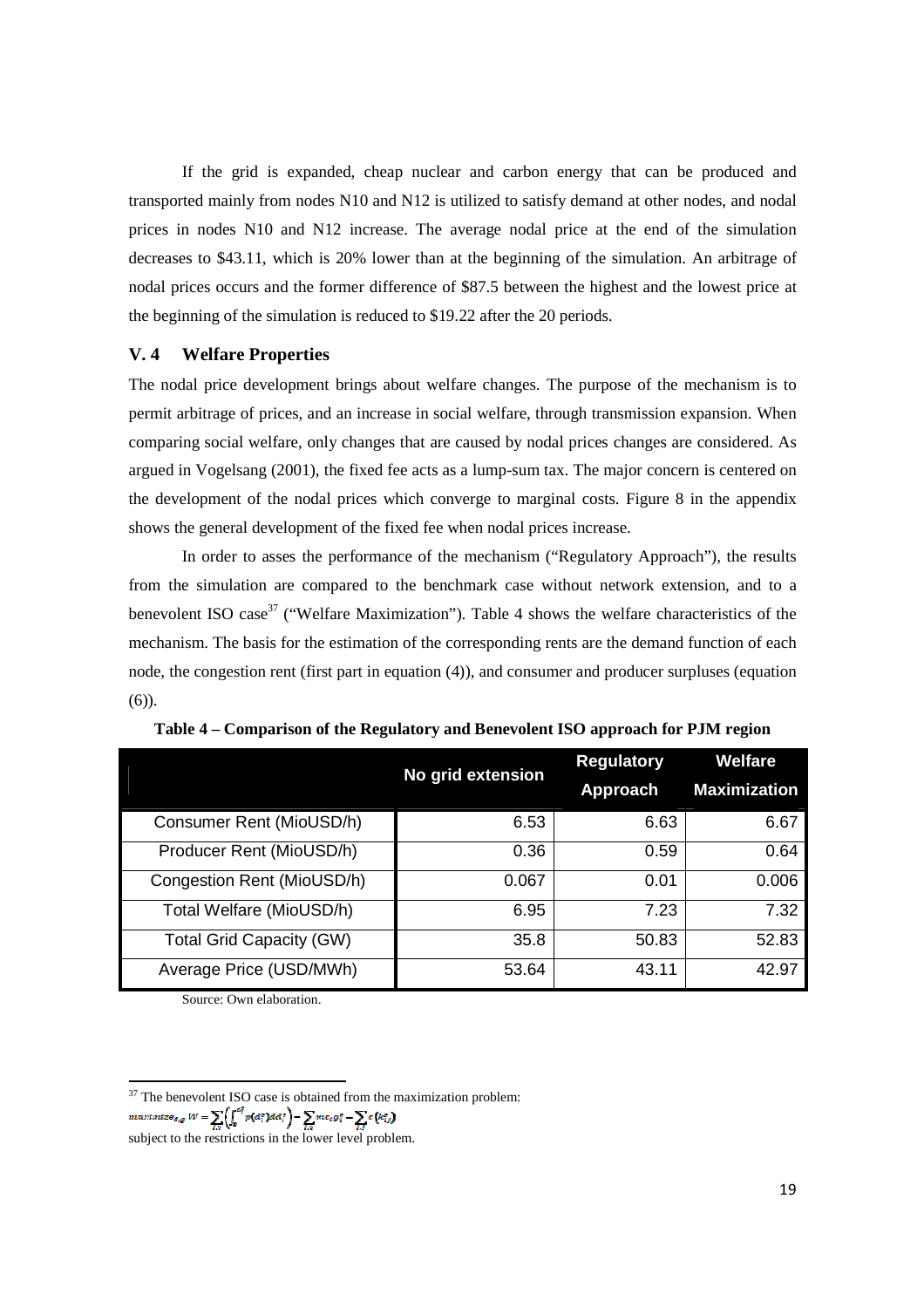An increase in consumer rent is observed after the mechanism is applied. Consumers pay lower congestion costs. Even if the nodal prices increase in two cases, the consumer surplus reduction is offset by a price decrease in the other 15 nodes. Note that the sum of the demands in the two nodes that experienced price increase is not higher than the sum of the demands in the remainder part of the system. Since, after the adjustment, prices lie above its marginal cost the producer surplus increases as well as a significant part of total generation that corresponds to nuclear and carbon generation.

The new installed capacity is 42% higher than the capacity at the beginning of the simulation. As expected, the congestion rent is not equal to zero but its level decreases substantially. The original level of the congestion rent is reduced to 15% within the 20 periods. The regulatory approach then produces results that are relatively close to a pure welfare-maximizing outcome, and suggest convergence to the welfare optimum levels. Comparing the results for the European model tested by Rosellón and Weigt (2008), the results for PJM show a similar tendency.

As mentioned at the beginning of this section, even more pronounced fall of the nodal prices and bigger increase of the rents could be experienced if the demand tested in the simulation were a peak one. In Table 5, results from the non-peak demand and peak demand testing are compared. Details of peak-demand testing within the smaller region of PJM called PJM-Classic are presented in the appendix. The first period nodal prices for the peak demand testing are in several nodes higher than in the case of non-peak demand. In general, this is given so as to satisfy the peak demand. Apart from the cheapest generators that provide energy when satisfying non-peak demand, more expensive generators have to be turned on. Another factor that increases the total cost of providing energy for peak demand is higher congestion. For the majority of the nodes, the final level of the nodal prices is higher when peak demand is satisfied. For example, in the case of nodesN13 and N14, even if the first period nodal prices were higher for the non-peak demand, at the end of the simulation their nodal prices are higher when the peak demand is satisfied. However, when comparing the nodal price levels for the peak and non-peak demand situations, it has to be taken into account that differences in topologies influence the differences in the nodal prices as well.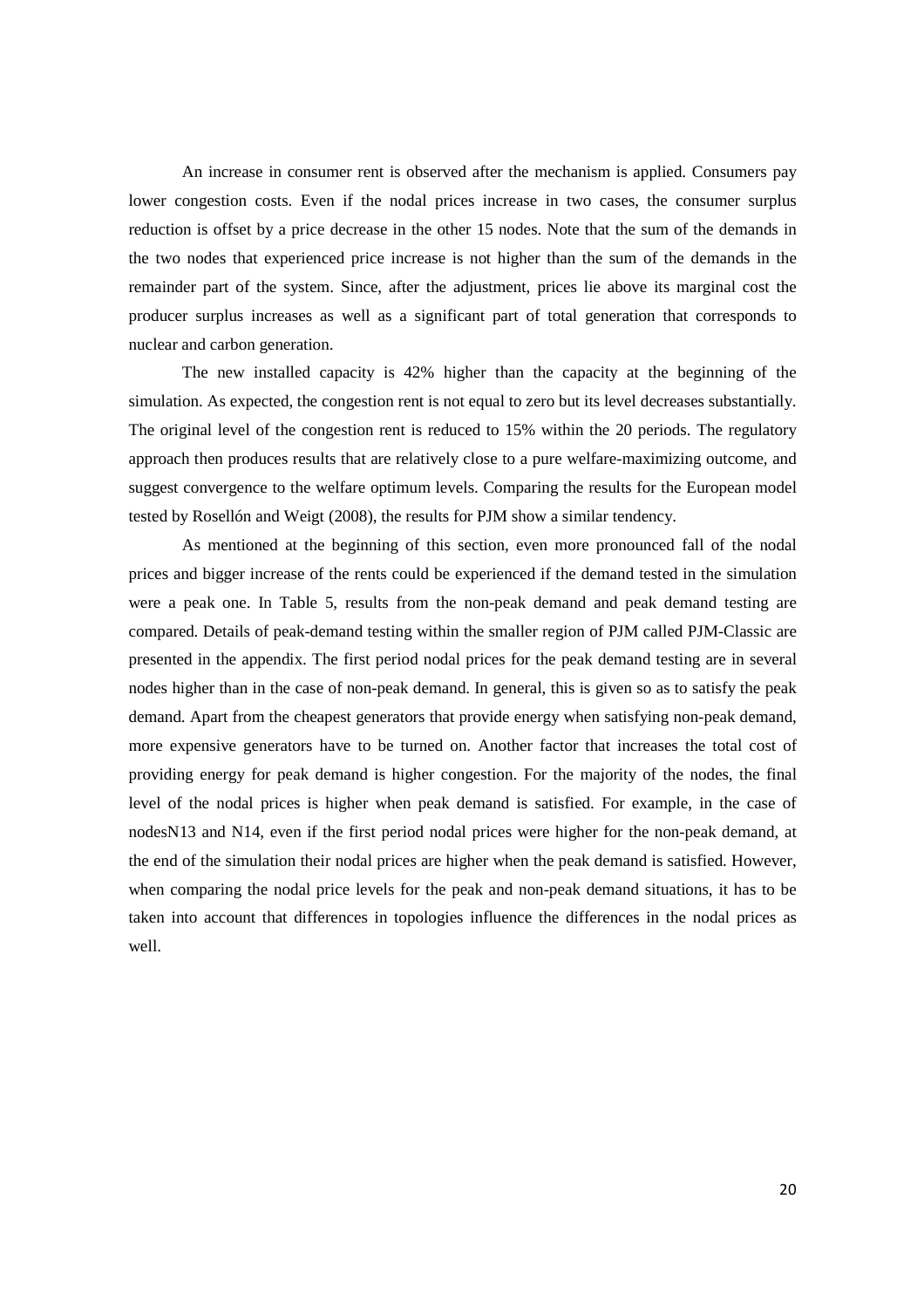| Number of the node      | Non-peak demand<br>(17 node topology) |                       | Peak demand<br>$(14$ node<br>topology) |                          |
|-------------------------|---------------------------------------|-----------------------|----------------------------------------|--------------------------|
|                         | 1.<br>period<br>nodal                 | <b>Final</b><br>nodal | nodal<br>1.<br>period                  | <b>Final nodal price</b> |
|                         | price                                 | price                 | price                                  |                          |
| $\mathbf{1}$            | \$72.5                                | $\sqrt{$47.23}$       | $\overline{\$}$ 137                    | $\sqrt{$49.70}$          |
| $\overline{2}$          | \$100                                 | \$53.84               | \$137                                  | \$59.30                  |
| $\overline{3}$          | \$72.5                                | \$47.23               | \$72.50                                | \$46.20                  |
| $\overline{\mathbf{4}}$ | \$88.53                               | \$49.01               | \$137                                  | \$51.97                  |
| $\overline{5}$          | \$72.50                               | \$47.23               | \$72.50                                | \$46.76                  |
| 6                       | \$45.00                               | \$38.16               | \$45.00                                | \$46.70                  |
| $\overline{7}$          | \$45.00                               | \$43.04               | \$72.50                                | \$46.15                  |
| $\overline{\mathbf{8}}$ | \$72.50                               | \$47.43               | \$137                                  | \$59.30                  |
| 9                       | \$35.27                               | \$35.33               | \$20.00                                | \$39.60                  |
| 10                      | \$20.00                               | \$36.86               | \$20.00                                | \$39.30                  |
| $\overline{11}$         | \$60.33                               | \$47.36               | \$72.50                                | \$46.80                  |
| 12                      | \$12.50                               | \$34.62               | \$45.00                                | \$42.70                  |
| 13                      | \$35.27                               | \$38.12               | \$20.00                                | \$39.40                  |
| $\overline{14}$         | \$45.00                               | $\sqrt{$}37.72$       | \$20.00                                | \$39.70                  |
| 15                      | \$45.00                               | \$43.21               |                                        |                          |
| 16                      | \$45.00                               | \$43.21               | $\overline{\phantom{a}}$               | $\overline{\phantom{a}}$ |
| 17                      | \$45.00                               | \$43.21               | $\overline{\phantom{a}}$               | $\overline{\phantom{a}}$ |

**Table 5 – Comparison of the non-peak and peak demand nodal prices for the 17-and 14-node topology** 

Source: Own elaboration

# **VI. Conclusions**

This paper presents an application of a merchant-regulatory mechanism for transmission grid expansion to the transmission network in the PJM region. The theoretical model is based on a structure with regulated profit-maximizing Transco, and a competitive wholesale market with nodal price setting and FTRs. Regulation is applied through a price cap imposed on a two-part price tariff that the Transco can charge to users of the transmission network. The regulatory constraint allows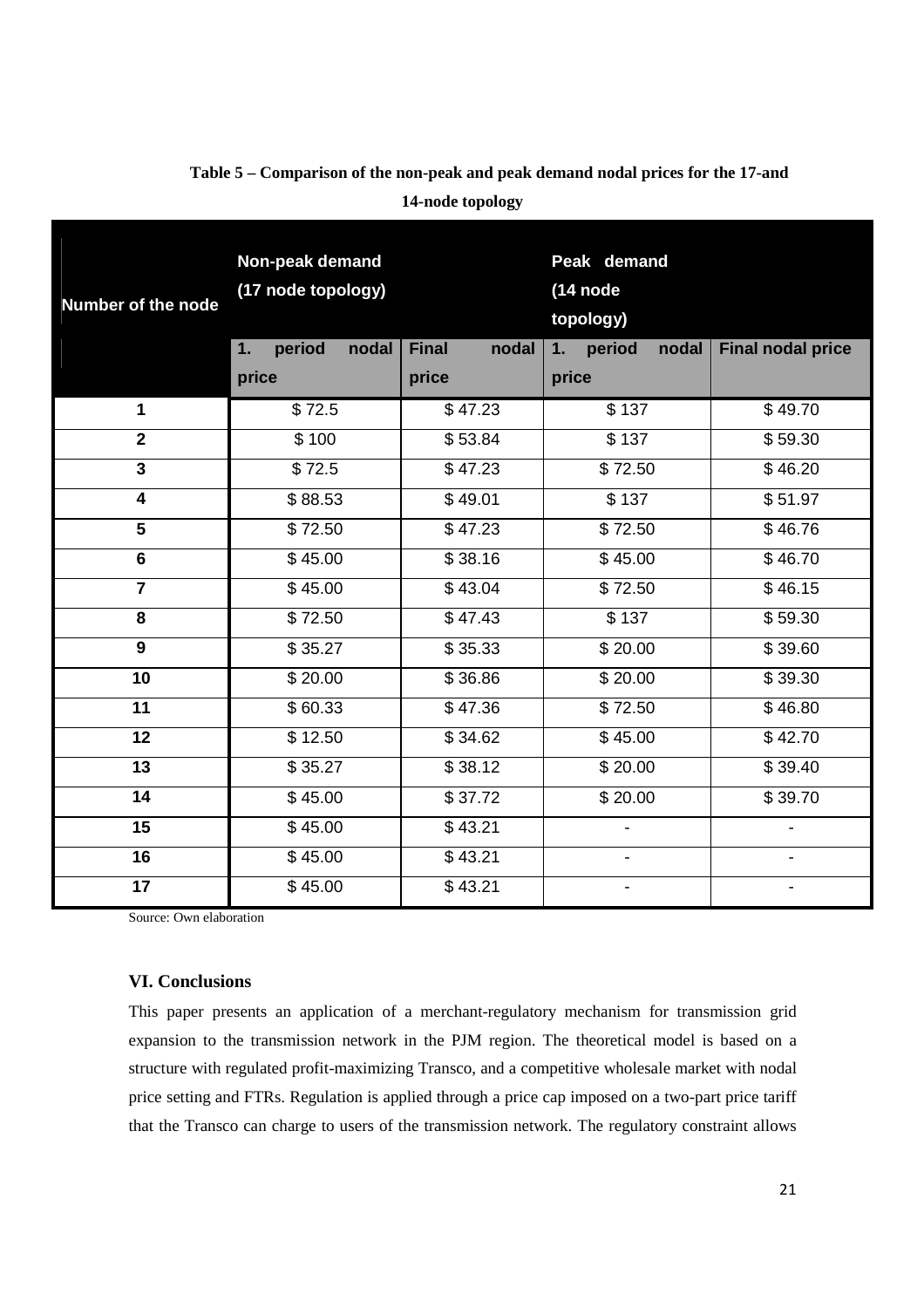for the rebalancing of the variable and fixed parts of the fee in order to let the Transco preserve its benefits when congestion rents decrease due to the increased transmission-grid capacity. The Laspeyres weights are used in the two-part tariff mechanism. The wholesale market is operated by an ISO that coordinates generation and transmission, maximizing the social welfare. FTRs signal the need for new transmission capacity.

 The purpose of the mechanism used for the simulation is to arbitrage nodal prices and to foster their convergence to an steady-state equilibrium state with lower congestion rents and higher total welfare. The capacity increases of the transmission lines permit transmission of lower-cost energy to the zones with higher demand and more expensive energy generation. The mechanism is applied to the region that suffers critical levels of congestion combined with growing demand. To date, no coherent mechanism that promotes adequate expansion of the PJM transmission network exists. Moreover, the PJM network is a complicated system of loads and generators covering a considerably large part of the US area. Transmission services are getting unreliable in PJM , and the congestion costs are a significant part of the energy price charged in the region.

 A 17-node and 14-node network topology was designed for PJM, and the mechanism is tested for both non-peak and peak demands. Starting with a grid that suffers critical levels of congestion in various zones, the simulation of the mechanism proves that after first nine periods the congestion is relieved, nodal prices converge to a common lower average level resembling the marginal cost of energy generation, the consumers pay lower congestion costs and both consumer and producers surplus increase. In general, the nodal prices for peak-demand periods are higher than for the non-peak period, given that more of the high-cost generators are turned on and also because the higher demand could cause higher congestion in the transmission lines. The simulation proves that the mechanism works for a quite complicated meshed topology such as the PJM one. The installed capacity of the 17-node transmission network after the simulation is 42% higher than the capacity of the original grid, and the congestion rent decreases to 15% of its original level. Total welfare increases. Given that the various composing elements of our mechanism and its features are compatible with the FTR-based competitive wholesale market in PJM region, we believe that our mechanism holds promise for being applied in practice.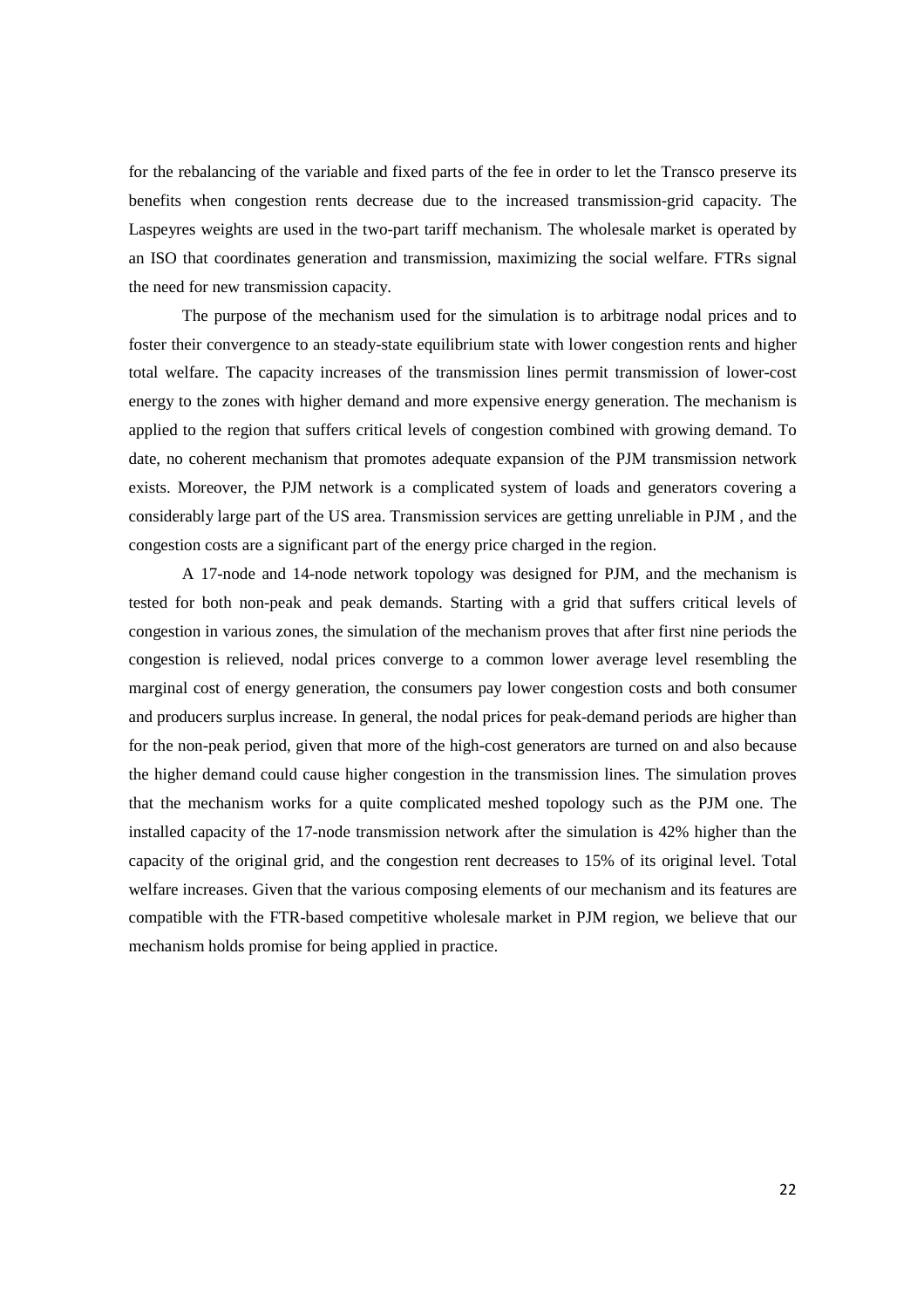#### **VII. Bibliography**

Armstrong, M., Cowan, S., and J. Vickers (1994) "Regulatory Reform: Economic Analysis and British Experience", *The MIT Press,* Cambridge.

Carreón, V., and J. Rosellón (2005) "Incentives for Supply Adequacy in Electricity Markets: An Application to the Mexican Power Sector", *Documento de trabajo CIDE 332*. Mexico.

Carreón, V., and J. Rosellón (2001) "Incentives for Expansion of Electricity Supply and Capacity Reserves in the Mexican Electricity Sector", *Documento de trabajo CIDE 219*. Mexico.

Crew, M. A., C.S. Fernando, and P. R. Kleindorfer (1995) "The Theory of Peak-Load Pricing: A Survey," *Journal of Regulatory Economics*, 8: 215-248.

Department of Energy, Energy Information Administration 1 (http://www.eia.doe.gov) , consulted in January 2009.

Department of Energy, Energy Information Administration 2, Chapter 1 – Chapter 7 (http://www.eia.doe.gov/cneaf/electricity/chg\_stru\_update/chapter-.html), consulted in January 2009.

Edison Electric Institute (http://www.eei.org), consulted in January 2009.

Frayer, J.; Ibrahim A., Bahceci S., and S. Pecenkovic, S. "A Comparative Analysis of Actual Locational Marginal Prices in the PJM Market and Estimated Short-Run Marginal Costs: 2003- 2006". *London Economics International LLC*, Boston, 2007.

Hogan, W. (1992) "Contract Networks for Electric Power Transmission", *Journal of Regulatory Economics 4*: 211-242.

Hogan, W. (2002) "Financial Transmission Right Formulations". *Mimeo,* JFK School of Government: Harvard Electricity Policy Group Harvard University, USA.

Hogan, W., Rosellón J., and I. Vogelsang (2007) "Toward a Combined Merchant-Regulatory Mechanism for Electricity Transmission Expansion", *Documento de trabajo CIDE 389*. Mexico.

Joskow, P. (2005a) "The difficult Transition to Competitive Electricity Markets in the U.S." in *Electricity Regulation: Choices and Challenges*, J. Griffin and S. Puller, University of Chicago Press, Chicago.

Joskow, P.L. (2005b) "Transmission policy in the United States". Utilities Policy, 13, 95- 115.

Joskow, P. and J. Tirole (2002) "Transmission Investment: Alternative Institutional Frameworks". *Journal of Industrial Economics 53*: 233-264.

Kristiansen, T. and J. Rosellón (2006) "A Merchant Mechanism for electricity transmission expansion". *Journal of Regulatory Economics 29* : 167-193.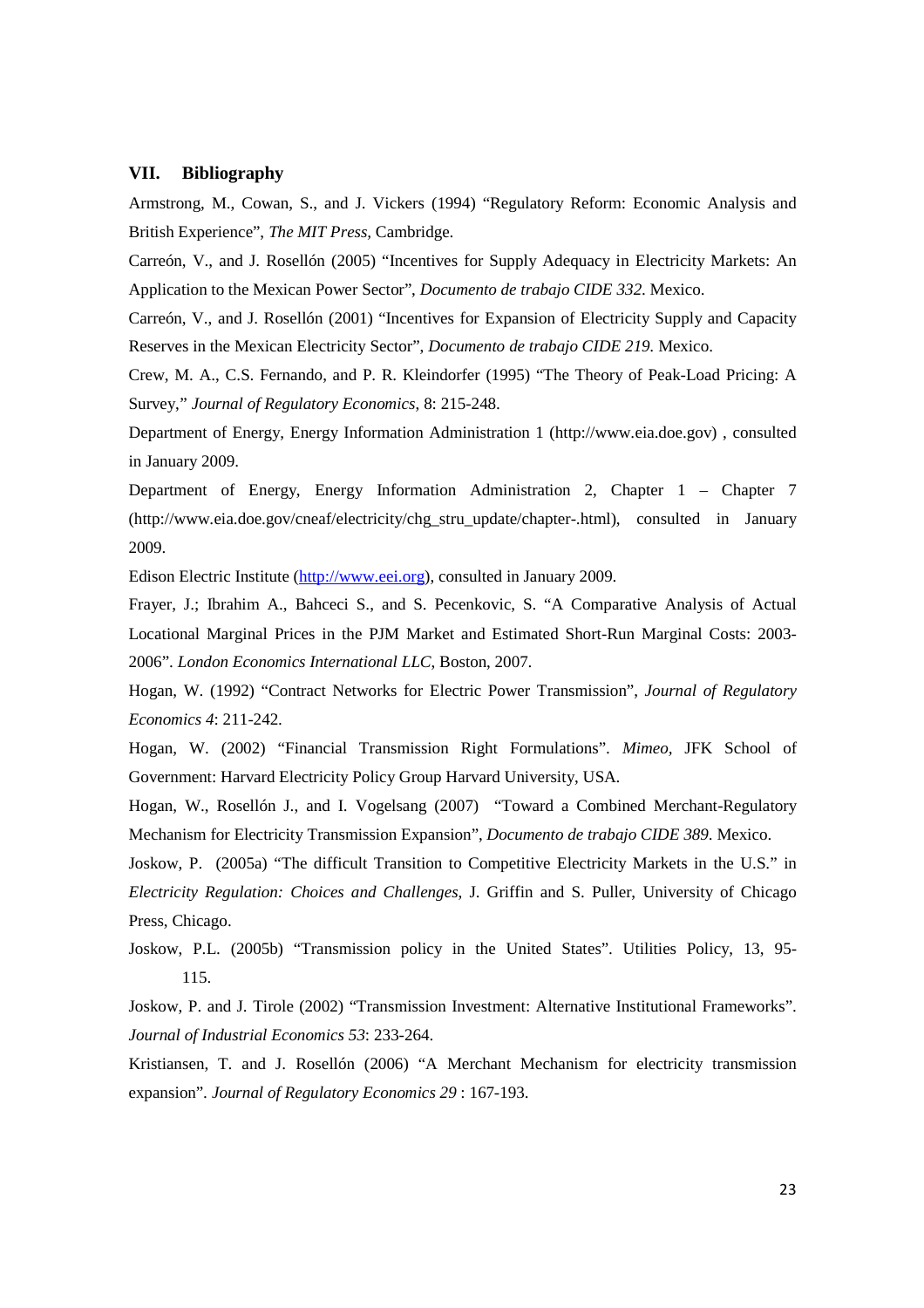Léautier, T. (2000) "Regulation of an Electric Power Transmission Company". *The Energy Journal 21* : 61-92.

Mas-Colell, A. and M. Whinston, & J. Green (1995) "Microeconomic Theory". New York: Oxford University.

OECD Competition Issues in the Electricity Sector, OECD 2003.

OECD Background Report on Regulatory Reform in the Electricity Industry, OECD 1998.

PJM Interconnection, *2006 State of the Market Report*, Market Monitoring Unit; March 2007.

PJM Interconnection (http://www.pjm.com), consulted in January 2009.

PJM Member Training Department (2007), *Locational Marginal Pricing 101*, *LMP-101 Training*.

PJM Summer 2007 Reliability Assessment, *Indiana Utility Regulatory Commission*, May 30, 2007.

Prieto, A. (2001) "La industria eléctrica del futuro en México, soluciones a un problema no planteado". Porrúa. México.

Rosellón, J. (2007) "An Incentive Mechanism for Electricity Transmission Expansion in Mexico". *Energy Policy 35*: 3003-3014.

Rosellón, J. (2003) "Different Approaches Towards Electricity Transmission Expansion". *The Review of Network Economics 2*: 238-269.

Rosellón, J. and H. Weigt. (2008) "A Dynamic incentive mechanism for transmission expansion in electricity networks – Theory, Modeling and Application". *Documento de trabajo CIDE 424*. Mexico.

Rosellón, J. (2000) "Alternativas de la regulación de precios" in *Reforma estructural del sector eléctrico*. México , ITAM Asociación Mexicana de Cultura. Mexico.

Schweppe, F., Caramanis, M., Tabors, R., and R. Bohn. (1988) "Spot Pricing of Electricity", Kluwer. Boston.

Tovar, R. (2000) "Lecturas en regulación económica y política de competencia". ITAM Asociación Mexicana de Cultura. Mexico.

U.S. Department of Energy, *National Electric Transmission Congestion Study*, August 2006.

U.S. Department of Energy, *National Transmission Grid Study*, May 2002.

Vogelsang, I. (2001) "Price Regulation for Independent Transmission Companies". *Journal of Regulatory Economics 20*: 141-165.

Vogelsang, I. (2003) "Electricity Transmission Pricing and Performance-based Regulation". *Energy Journal 27*.

Vogelsang, I. (2006) "Electricity Transmission Pricing and Performance-Based Regulation," *The Energy Journal*, Vol. 27, No. 4.

Wilson, R. (2002), "Architecture of Power Markets," *Econometrica*, Vol. 70, No. 4, pp. 1299-1340.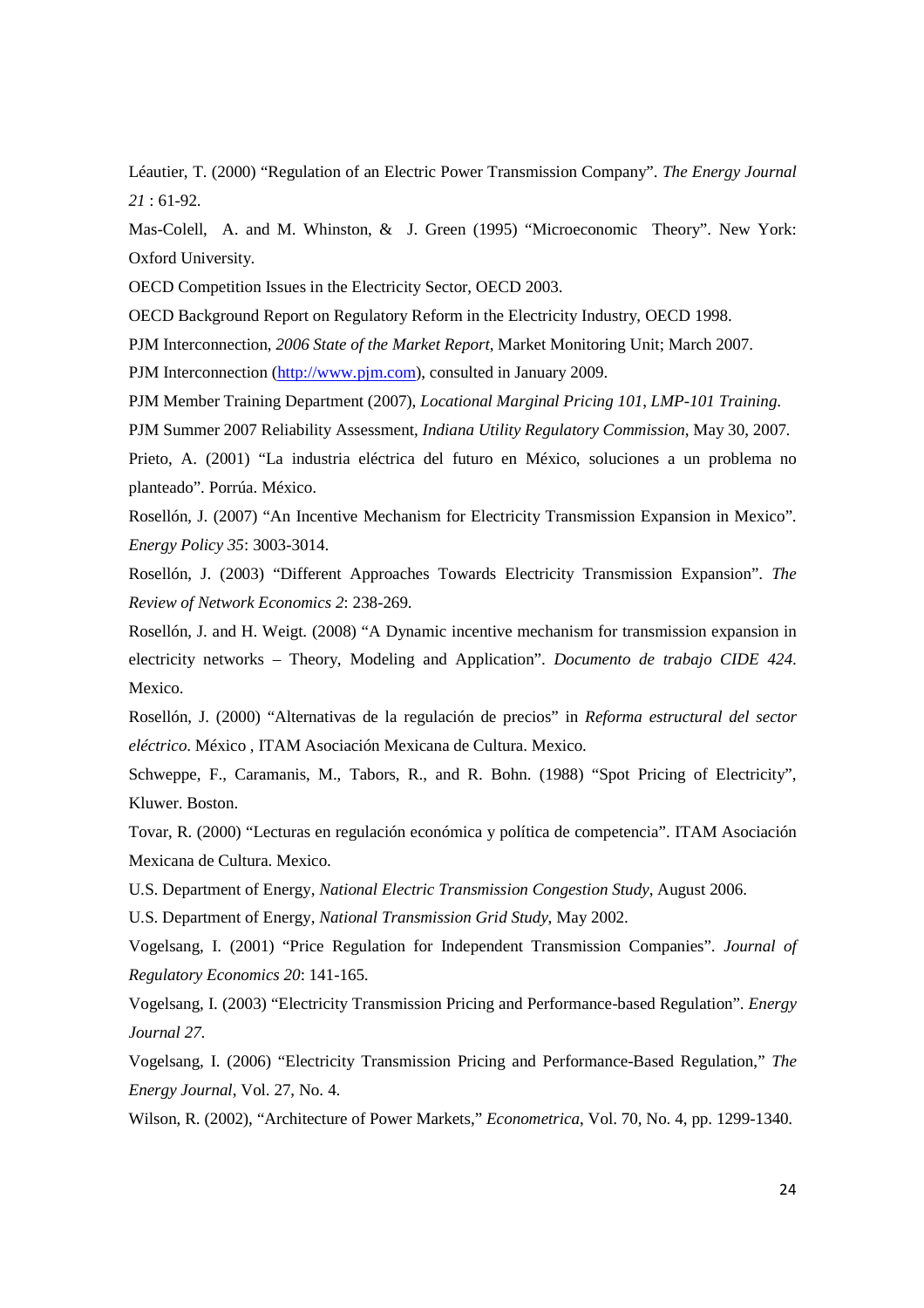# **Appendix**

 $\overline{a}$ 

# **(1) PJM Classic: Peak Demand Testing**

The second data set includes the zones which comprised PJM prior to 2006, referred to by the term "PJM Classic". It takes account of the PJM region after the establishment of a competitive wholesale power market and before it expanded, when its operating territory consisted of eastern Pennsylvania, New Jersey, and part of Maryland, Delaware and District of Columbia. Figure 5 represents the simplified topology of the transmission network of PJM-Classic which has 14 nodes, and 26 transmission lines connecting the nodes.



**Figure 5 – Topology of PJM Classic region** 

**Potentially Congested Lines** 

Source: Own elaboration with information from PJM Interconnection

Compared to the 17-node PJM region, this data sample excludes the zones corresponding to nodes 15, 16 and 17. The PJM Classic topology is used in order to test the mechanism facing a peak demand conditions<sup>38</sup>. If not specified differently, the starting conditions and all the details of the simulation are the same as in the case of simulation of the mechanism for 17-node PJM topology.

<sup>&</sup>lt;sup>38</sup> The peak demand values were obtained adjusting the original demand data according to the February 2006 peak values reported in "PJM Summer 2007 Reliability Assessment (2007)" for the zones at PJM Classic.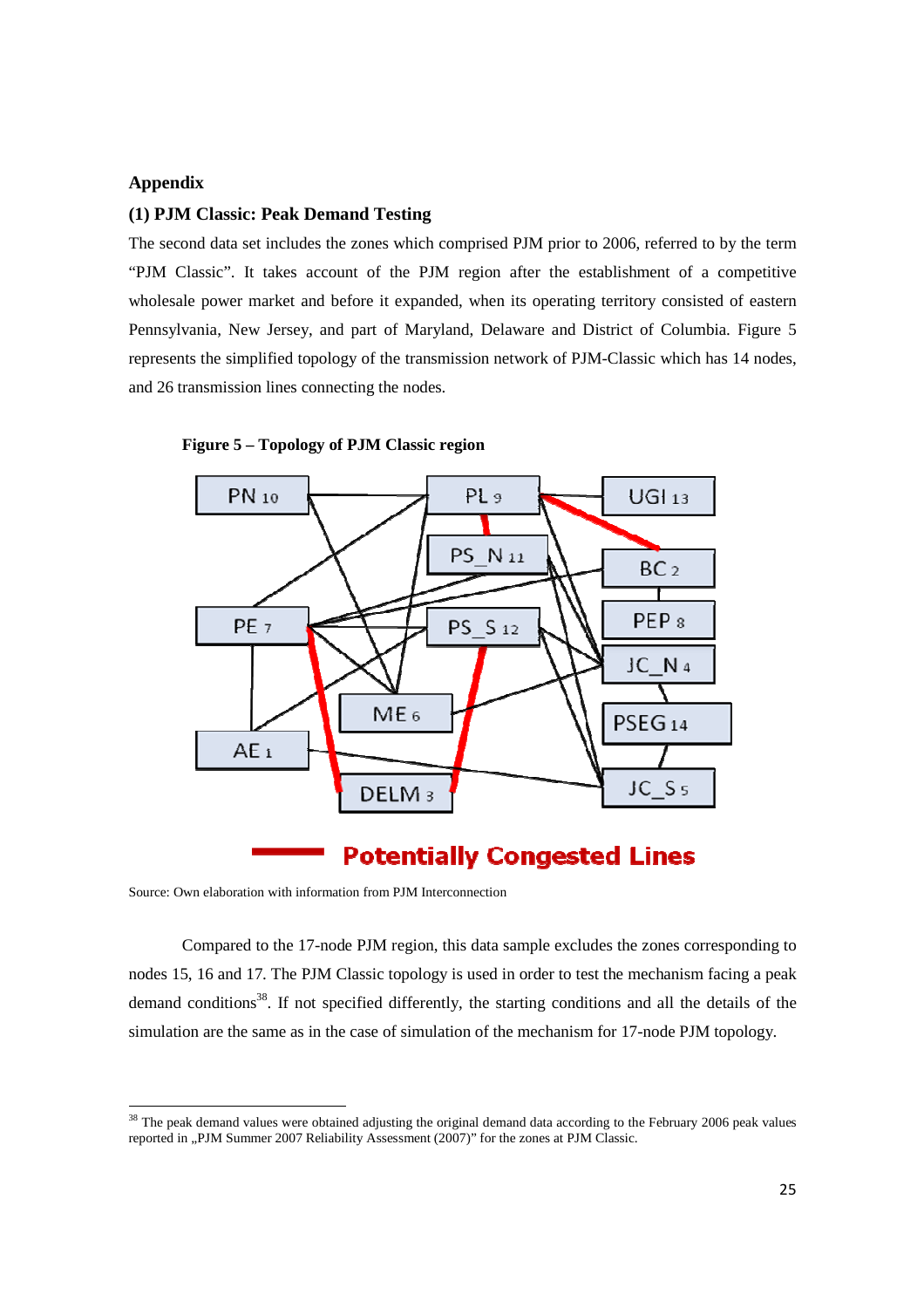The results of nodal price development are shown in Figure 6. In Table 6, the welfare properties results are specified.



**Figure 6 – Price development for PJM Classic region**

Source: Own elaboration

 $\overline{a}$ 

The general results are the same for both topologies – the nodal prices converge to an equilibrium level after the first six periods of the transmission network expansion. However, when comparing the welfare properties of the mechanism for the simulation of the peak demand, the results are more pronounced, highlighting the power of the mechanism. The average nodal price is almost 36% lower after the mechanism is applied, the transmission network capacity is doubled compared to the first period, and both consumer and producer surplus increase. The price fall is steeper and, given that the demand is higher, the consumers' surplus increase is higher than in the case of 17-node PJM case<sup>39</sup>. The congestion rent after the twenty periods of simulation decreases to 16% percent of its original level.

<sup>&</sup>lt;sup>39</sup> However, a comparison with the results for 17-node PJM topology should be made with precaution as there are some significant differences between the cases. The PJM Classic topology does not include three nodes with quite high demands and generation potential. Another important detail is that it is tested for demand in different periods of the year and day.